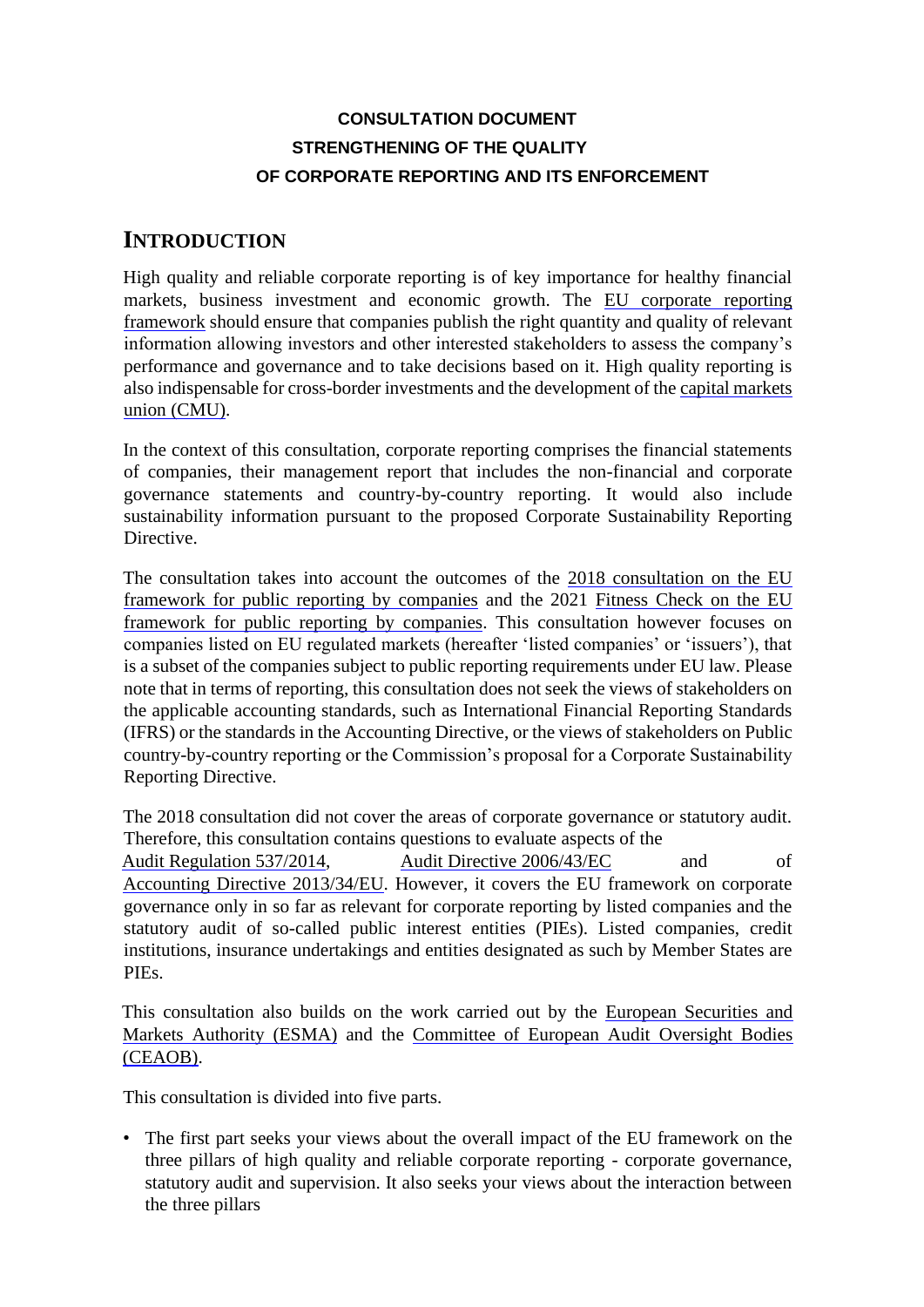- The second part of the questionnaire focuses on the corporate governance pillar, as far as relevant for corporate reporting. It aims to get your feedback in particular on the functioning of company boards, audit committees and your views on how to improve their functioning
- The third part focuses on the statutory [audit pillar.](https://ec.europa.eu/info/business-economy-euro/company-reporting-and-auditing/auditing-companies-financial-statements_en) The first questions in this part aim at getting your views on the effectiveness, efficiency and coherence of the EU audit framework. It focuses in particular on the changes brought by the [2014 audit reform.](https://ec.europa.eu/info/business-economy-euro/company-reporting-and-auditing/auditing-companies-financial-statements_en#audit-reform-in-the-eu) Subsequently, the questions aim to seek views on how to improve the functioning of statutory audit
- The fourth part asks questions about the supervision of PIE statutory auditors and audit firms
- Finally, the consultation will ask questions about the supervision of corporate reporting and how to improve it

This consultation will directly feed into an impact assessment that the Commission will prepare in 2022 with a view to possibly amend and strengthen the current EU rules.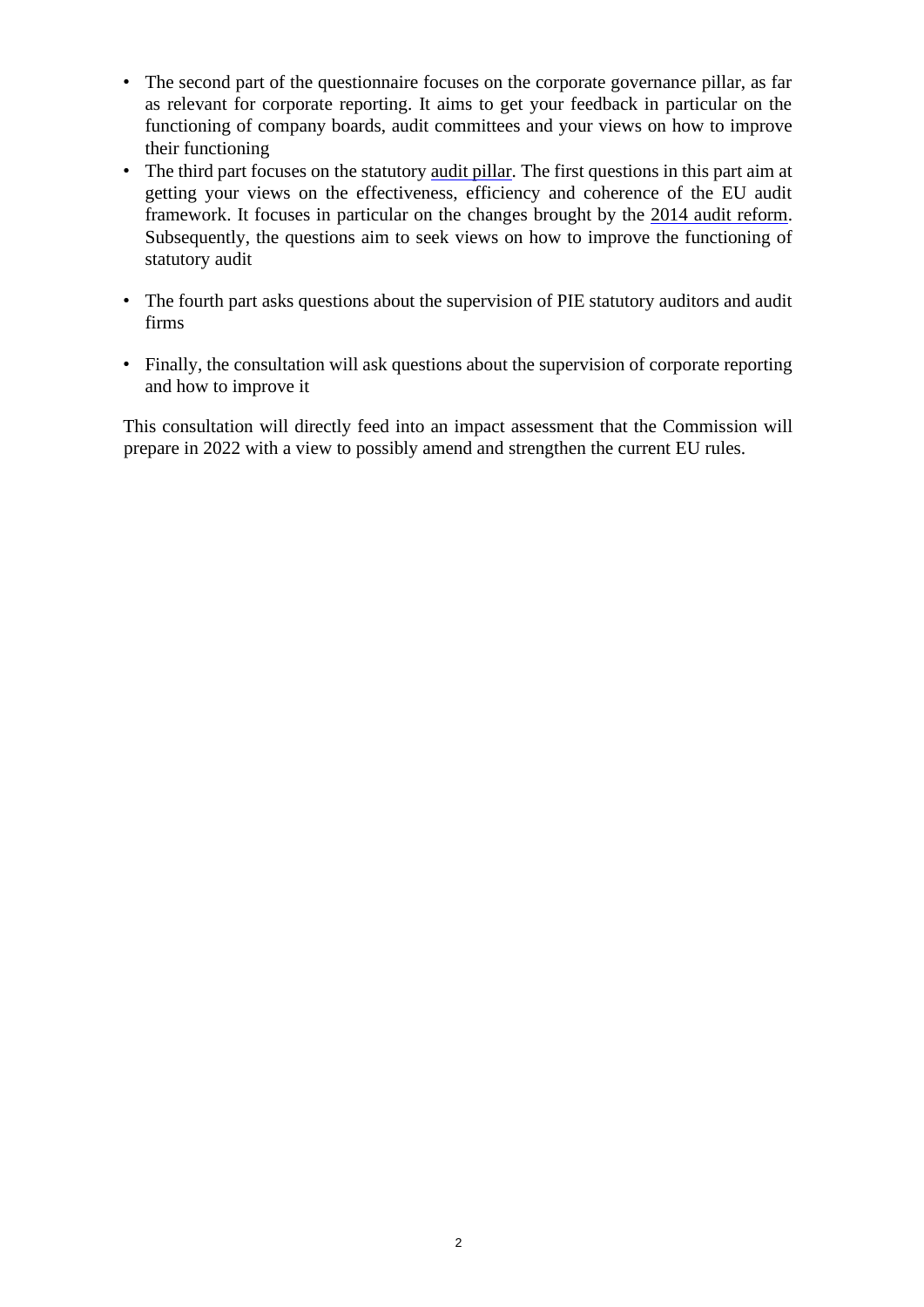#### **CONSULTATION QUESTIONS**

#### **1. PART I - THE EU FRAMEWORK FOR HIGH QUALITY AND RELIABLE CORPORATE REPORTING**

The EU framework for corporate reporting has developed significantly since the EU adopted the [fourth company law Directive \(Directive 78/660/EEC\)](https://eur-lex.europa.eu/legal-content/EN/TXT/?uri=CELEX:31978L0660) [w](https://eur-lex.europa.eu/legal-content/EN/TXT/?uri=CELEX:31978L0660)hich coordinated the national provisions on the presentation, content and publication of annual accounts and management reports of limited liability companies. This Directive also already required a statutory audit of the annual accounts of limited liability companies.

Today, the [Accounting Directive 2013/34/EU,](https://eur-lex.europa.eu/legal-content/EN/TXT/?uri=CELEX:32013L0034) the [Statutory Audit Directive](https://eur-lex.europa.eu/legal-content/EN/TXT/?uri=CELEX:32006L0043) [\(2006/43/EU\)](https://eur-lex.europa.eu/legal-content/EN/TXT/?uri=CELEX:32006L0043) and [Audit](https://eur-lex.europa.eu/legal-content/EN/TXT/?uri=CELEX:32014R0537) [Regulation \(537/2014\)](https://eur-lex.europa.eu/legal-content/EN/TXT/?uri=CELEX:32014R0537) and the [Transparency Directive](https://eur-lex.europa.eu/legal-content/EN/TXT/?uri=CELEX:32004L0109) [2004/109/EC](https://eur-lex.europa.eu/legal-content/EN/TXT/?uri=CELEX:32004L0109) provide the main requirements that ensure the quality of corporate reporting and its enforcement in the EU. Moreover, the [ESMA](https://eur-lex.europa.eu/legal-content/EN/TXT/?uri=CELEX:32010R1095) [Regulation](https://eur-lex.europa.eu/legal-content/EN/TXT/?uri=CELEX:32010R1095)

 $(EU)$ 1095/2010 gives tasks to ESMA in relation to corporate reporting<sup>1</sup>.

The main elements of this framework that guarantee the quality and reliability of corporate reporting can be summarised as follows:

# • **Corporate governance**:

Responsibility of company boards for corporate reporting; the establishment by PIE's of an audit committee to minimise risks and to enhance the quality of financial reporting

# • **Audit**:

The requirements for a statutory audit of the annual accounts to ensure that there are no material misstatements

# • **Supervision**:

The supervision of statutory auditors and audit firms to ensure the quality of audits and the supervision of corporate reporting by listed companies to ensure the quality of corporate reporting

The three pillars of the corporate reporting framework can be mutually reinforcing. At the same time, weaknesses in one pillar also negatively impact other pillars. Appropriate responsibilities and supervision of company boards provide incentives to company boards to focus on the quality of their corporate reporting. It will also incentivise them to see statutory audit not as a burden, but as an important external check by statutory auditors. On the other hand, where company boards are insufficiently accountable and supervised, there is a risk that boards may pay insufficient attention to the quality of reporting and that they provide insufficient resources for a proper audit.

<sup>1</sup> Given the inclusion of the Transparency Directive in the scope of the ESMA Regulation ESMA can make use of its powers in the ESMA Regulation, such as to issue guidelines.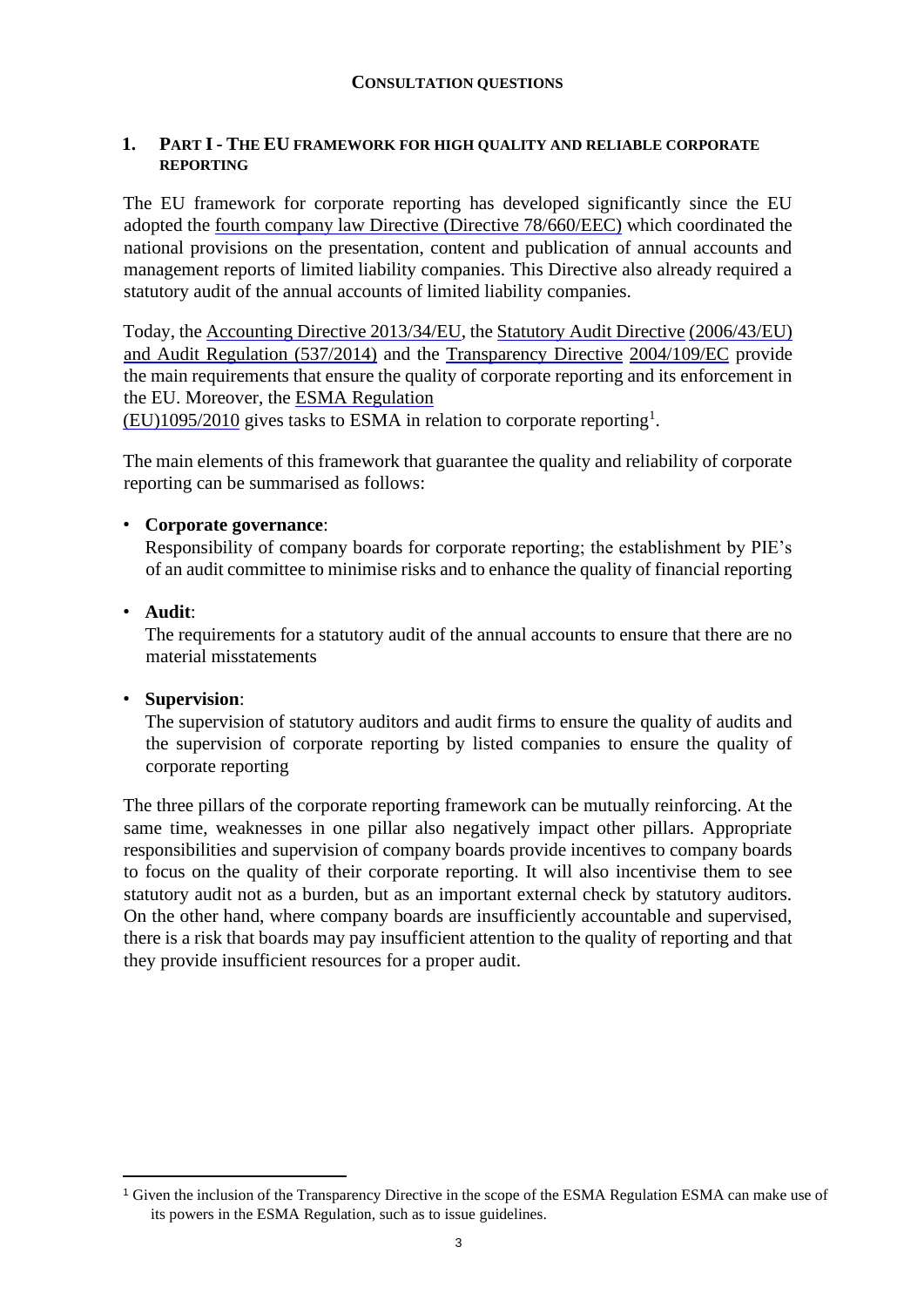**Question 1.** 

| As a user of corporate reporting (retail or<br>wholesale investor, credit rating agency,<br>NGO, public authority, employees, suppliers,<br>other stakeholders), what is the relative<br>importance of the information contained<br>therein compared to other sources of<br>information? | 5 |
|------------------------------------------------------------------------------------------------------------------------------------------------------------------------------------------------------------------------------------------------------------------------------------------|---|
| On a scale of 1 (low) to 5 (high)                                                                                                                                                                                                                                                        |   |

**Question 2. On a scale of 1 (low) to 5 (High), how do you assess the overall effectiveness, efficiency, relevance, coherence and EU added value of the EU legislation, considering each of the pillars underpinning corporate reporting individually, but also in combination with each other?**

| <b>Areas</b>                                                                             | L<br><b>Effectiveness</b><br>in reaching<br>its objectives | Ш.<br><b>Efficiency:</b><br>has the<br>framework<br>been cost<br>efficient | Ш.<br><b>Relevant</b><br>in terms<br>of overall<br>needs nd<br>objectives | IV.<br><b>Coherence</b><br>with other<br>related EU<br>frameworks<br>internal<br>coherence | V.<br><b>EU Added</b><br>value-<br>Was and is<br><b>EU</b><br>intervention<br>justified? |
|------------------------------------------------------------------------------------------|------------------------------------------------------------|----------------------------------------------------------------------------|---------------------------------------------------------------------------|--------------------------------------------------------------------------------------------|------------------------------------------------------------------------------------------|
| a) Corporate<br>governance                                                               | $\overline{2}$                                             |                                                                            | $\overline{2}$                                                            |                                                                                            | 5                                                                                        |
| b) Statutory<br>audit                                                                    | 4                                                          |                                                                            | 5                                                                         |                                                                                            | 5                                                                                        |
| c)<br>Supervision<br>by public<br>authorities of<br>statutory<br>auditors/audit<br>firms | $\overline{4}$                                             |                                                                            | 5                                                                         |                                                                                            | 5                                                                                        |
| d)<br>Supervision<br>by authorities<br>of corporate<br>reporting                         | $\overline{4}$                                             |                                                                            | 5                                                                         |                                                                                            | 5                                                                                        |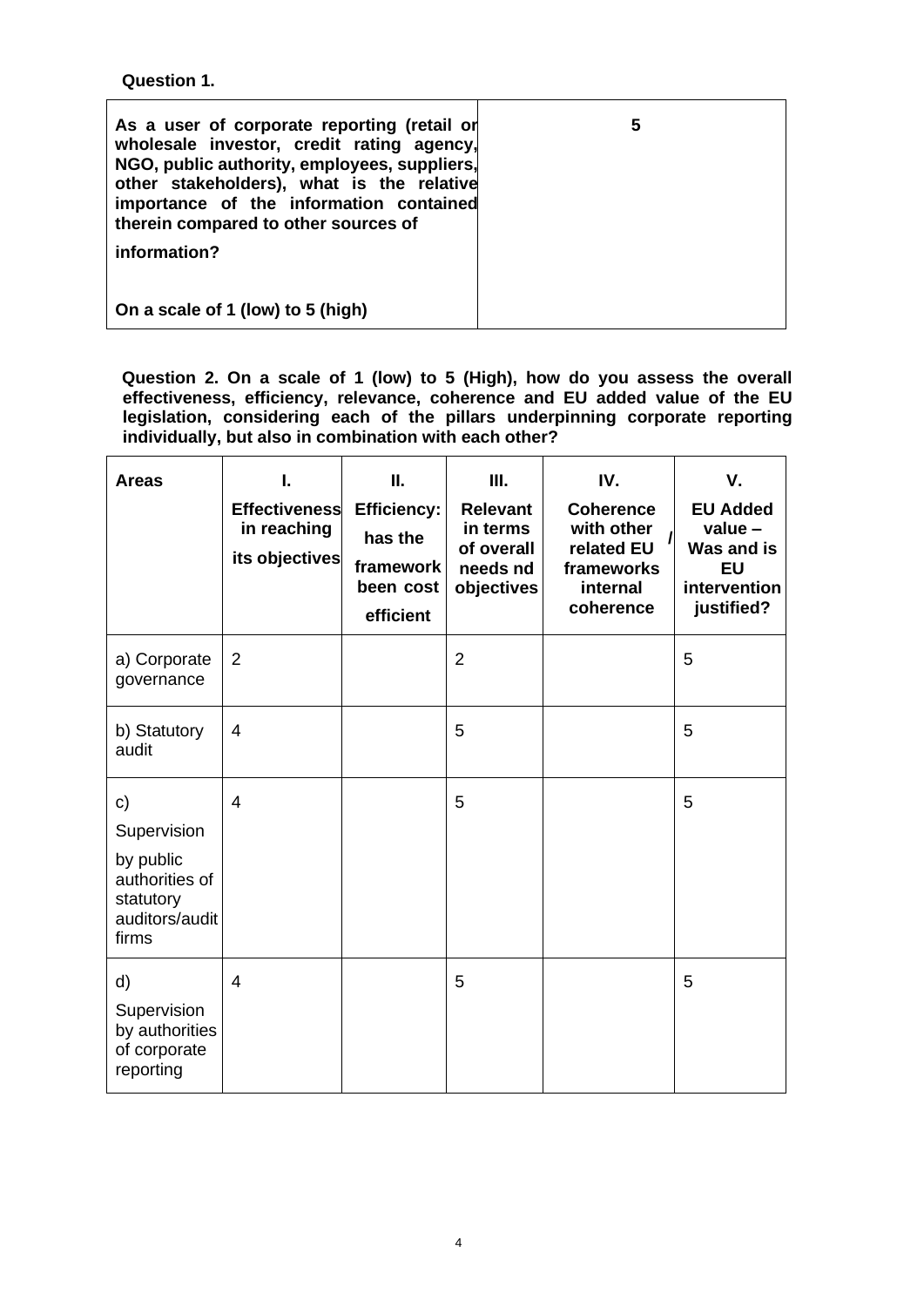| <b>Areas</b>                                              | <b>Effectiveness</b><br>in reaching<br>its objectives | Ш.<br><b>Efficiency:</b><br>has the<br>framework<br>been cost<br>efficient | III.<br><b>Relevant</b><br>in terms<br>of overall<br>needs nd<br>objectives | IV.<br><b>Coherence</b><br>with other<br>related EU<br>frameworks<br>internal<br>coherence | V.<br><b>EU Added</b><br>value $-$<br>Was and is<br>EU<br>intervention<br>justified? |
|-----------------------------------------------------------|-------------------------------------------------------|----------------------------------------------------------------------------|-----------------------------------------------------------------------------|--------------------------------------------------------------------------------------------|--------------------------------------------------------------------------------------|
| e) The<br>ecosystem<br>composed of<br>all of the<br>above | 4                                                     |                                                                            | 5                                                                           |                                                                                            | 5                                                                                    |

#### **Question 2.1 Please describe the main issues that you see, if any, in the four areas mentioned in the table above. Where possible, please provide concrete examples and evidence supporting your assessment.**

You may want to consider the following aspects:

- Have any factors reduced the effectiveness / rendered the relevant EU framework less effective than anticipated? Which rules have proven less effective than anticipated?
- Is there room to improve efficiency via further simplification?
- Are existing provisions coherent with each other?

The AFM believes the entire EU framework for corporate reporting, audit, and supervision has added to the quality of corporate reporting and the audit thereof. However, the interaction between regulation and supervision of corporate reporting and audit should be further improved.

The AFM is, amongst others supervisor of financial reporting of listed companies as well as supervisor of statutory audits and audit firms. Based on these experiences, we believe that the corporate governance requirements for listed companies could be strengthened. Amongst others, the legislation could be clearer with regard to audit committees, and further harmonised at the European level to ensure a level playing field.

The AFM invites the EU to expressly confirm the respective responsibilities of parties involved under the regulatory framework on corporate reporting for PIEs. The EC has identified the first level of responsibility resting with the company's management under the supervision of the board of directors/supervisory board, the second level of responsibility with the statutory auditor and the third level with the supervisory authorities. The balance of rules and regulations should reflect this.

#### **Question 3.**

Th[e ESMA report on Enforcement and regulatory activities of European enforcers in](https://www.esma.europa.eu/sites/default/files/library/esma32-63-1101_enforcers_2020_activity_report.pdf) [2020](https://www.esma.europa.eu/sites/default/files/library/esma32-63-1101_enforcers_2020_activity_repor%20t.pdf)<sup>[2](https://www.esma.europa.eu/sites/default/files/library/esma32-63-1101_enforcers_2020_activity_report.pdf)</sup> notes that supervisors undertook the examination that year of 729 financial statements drawn up in accordance with International Financial Reporting Standards (IFRS). Based on these examinations, European enforcers took enforcement actions against 265 issuers in order to address material departures from IFRS. This represents an action rate of 38%.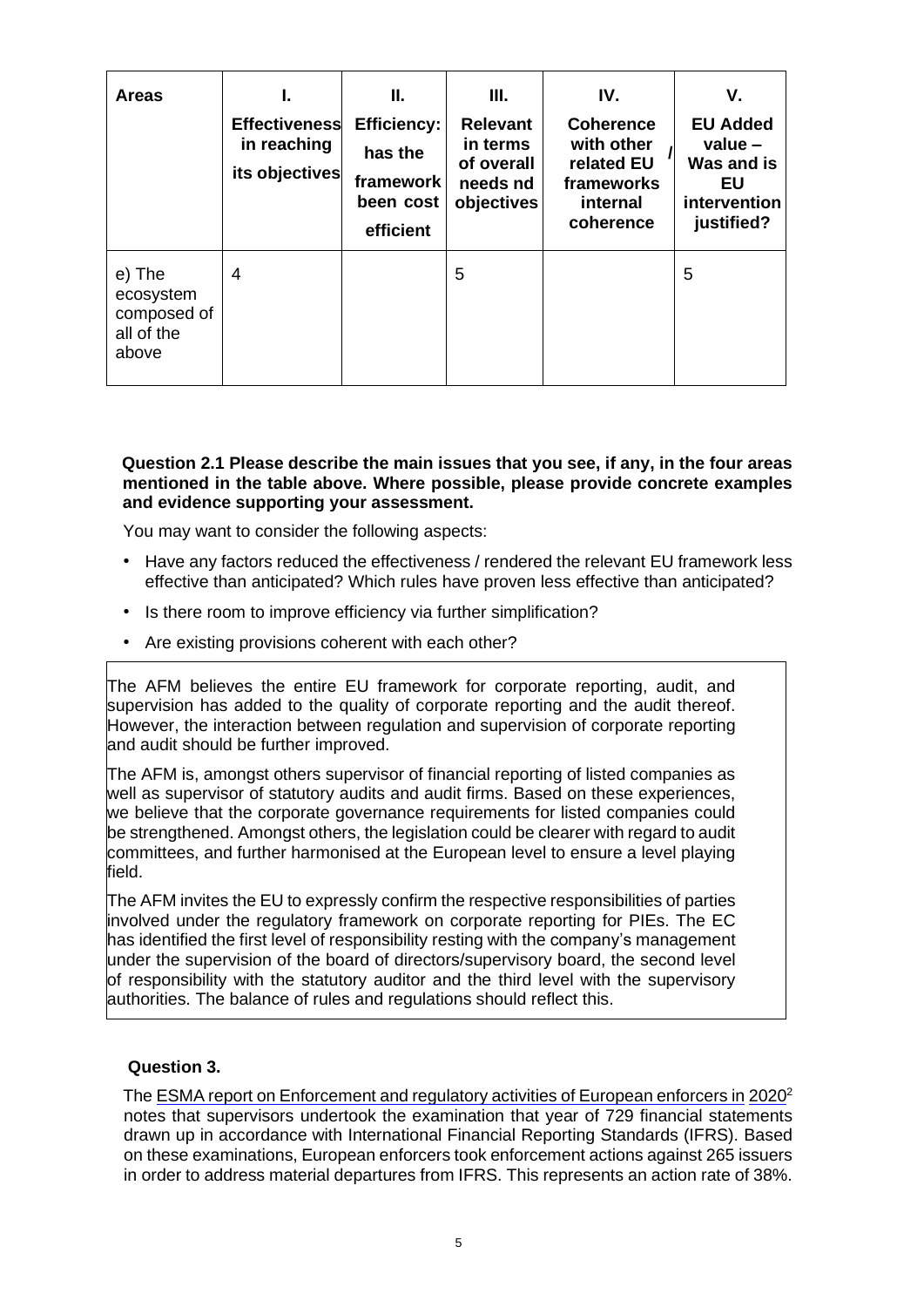As regards the audit sector the [Commission's market monitoring report](https://eur-lex.europa.eu/legal-content/EN/TXT/?uri=CELEX:52021DC0029) highlights deficiencies in audit firms' internal quality control systems, but also in individual files for audits of PIEs. National audit oversight bodies also report that part of statutory audits is not up to standards.

| Based on your own experience how do<br>you assess the quality and reliability of<br>corporate reporting by listed EU<br>companies on a scale of 1 (low) to 5<br>$(high)$ ? | 3 |
|----------------------------------------------------------------------------------------------------------------------------------------------------------------------------|---|
|----------------------------------------------------------------------------------------------------------------------------------------------------------------------------|---|

**Question 3.1 Please provide concrete examples and evidence supporting your assessment in question 3 and explain the consequences that the quality and reliability of corporate reporting or lack thereof has on you.**

The AFM, based on its supervision on the corporate reporting by listed entities, notes that the quality and reliability of corporate financial reporting has improved significantly over the past two decades, in part as a result of supervision and enforcement. However, the quality and reliability of non-financial/sustainability reporting still suffers greatly from deficient data and a lack of relevance and comparability (due to the lack of adequate standards).

The AFM observes in its supervision of audit firms a significant number of deficiencies in its iaudits inspected. However, as there is not always an automatic link between the quality of audit work or audit supervision and the quality of financial information provided by PIEs, a clear distinction between the quality of work of the auditor and the financial reporting must be made:

A statutory auditor may have complied with all applicable auditing standards and have issued a qualified opinion due to significant errors in the financial statements. In such a case, the entity's reporting lacks the quality required by financial reporting standards, however, as the auditor has performed all required audit procedures, there is no deficiency in the audit work.

In other circumstances, a statutory auditor may have recommended improvements to the financial statements prepared by the entity (whether with respect to accounting or with respect to disclosures), but these improvements may not have been implemented by the management of the entity. The auditor may in the end consider that this decision from management has no impact on the audit opinion, while the financial reporting issued by the entity is not optimal.

And finally, an auditor may not have complied with all applicable auditing standards, but the financial reporting of the audited entity could be free of significant errors. In this situation, there is no deficiency in the entity's reporting, but the quality of the work performed by the auditor does not meet regulatory audit requirements.

**Question 4. There are no generally accepted standards or indicators to measure the quality of corporate reporting and of statutory audit, nor the effectiveness of supervision. In light of this, what are your views on the following questions on a scale of 1 (strongly disagree) to 5 (strongly agree)?**

**Questions Scale Contract Contract Contract Contract Contract Contract Contract Contract Contract Contract Contract Contract Contract Contract Contract Contract Contract Contract Contract Contract Contract Contract Contr**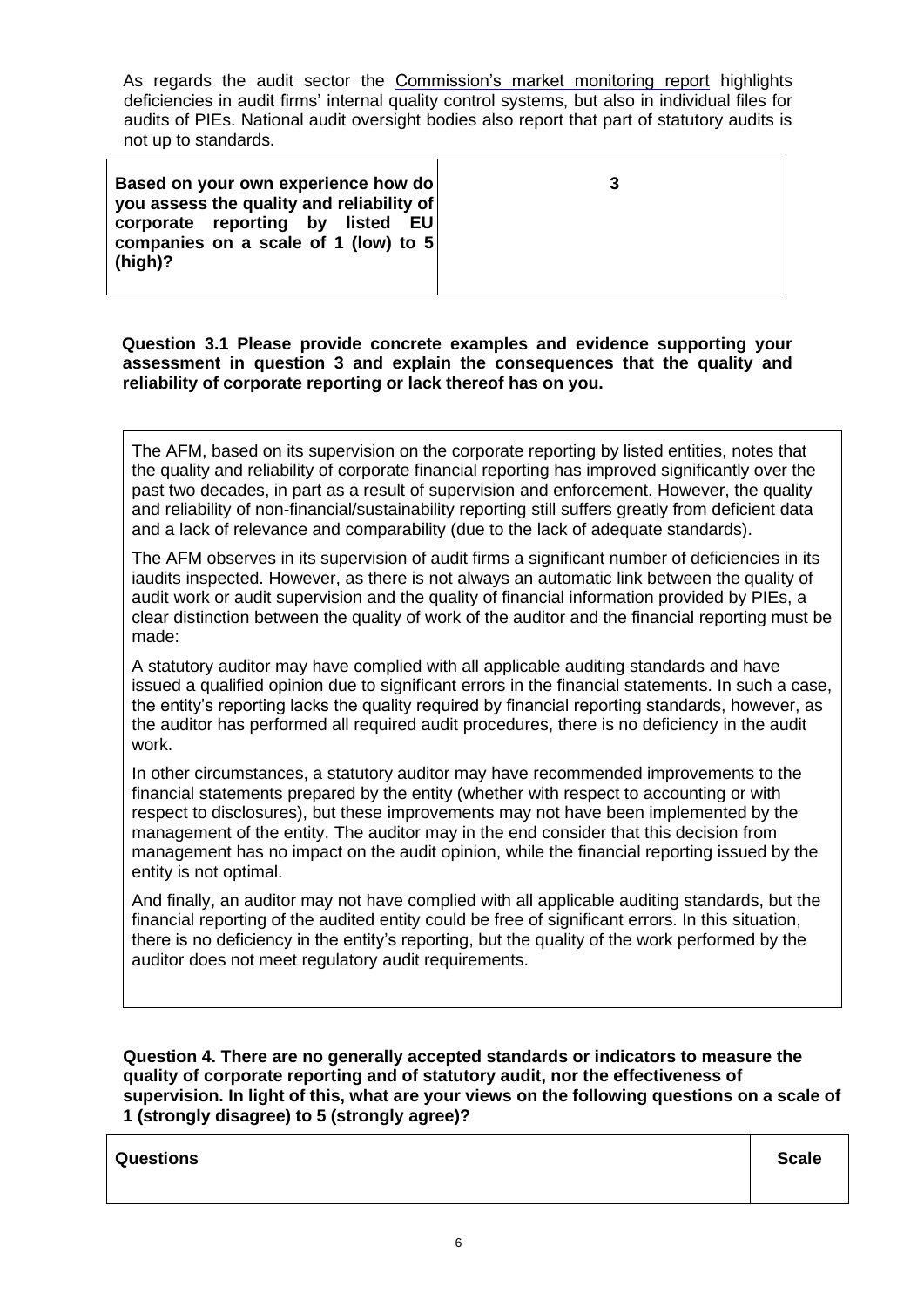| Would it be useful to have specific indicators to measure the quality of corporate<br>reporting, of statutory audits and the effectiveness of supervision?      |   |
|-----------------------------------------------------------------------------------------------------------------------------------------------------------------|---|
| Is it possible to have clear and reliable indicators to measure the quality of corporate<br>reporting, of statutory audit and the effectiveness of supervision? | 3 |
| Should the European Commission develop indicators on the quality of corporate<br>reporting, of statutory audits and the effectiveness of supervision?           |   |

**Question 4.1 Please provide any further explanation supporting your views, and, where relevant, please suggest possible indicators of the quality and reliability of corporate reporting, statutory audit and supervision, where possible with concrete examples.** 

Regarding quality indicators for statutory audits, the AFM is supportive of the thrust of the "Kwartiermakers", mandated by the Dutch Minister of Finance, to develop audit quality indicators (AQI's) for the Dutch audit market. Given that there are arguably more similarities than differences between EU members' audit markets, it makes sense to gather and consolidate experiences of different EU member states in the development of AQI's. The European Commission would be a logical stakeholder to take the lead in this as well as involve the users of corporate reporting and audit reports.

The AFM does like to stress that AQI's are generally indicators of factors that contribute or correlate with audit quality, but should not in itself be considered a measurement of audit quality (such as an inspection report of independent authority). This positioning of AQI's is important in order to maximize AQI's use and not have unintended consequences.

Regarding quality indicators for reporting and supervision quality, the AFM is not in principle against attempts to develop relevant indicators. However, we are somewhat skeptical of the feasibility of reporting and supervision quality indicators in practice. Practical hurdles exist in the need for indicators to have a clear correlation with quality. Any indicators should also be used with caution given the risk of unintended consequences (an indicator may become a standard in itself, which may be counterproductive).

# **Question 5. In your view, should the Commission take action in the areas of the**

- **corporate governance pillar**
- **statutory audit pillar**
- **supervision of PIE auditors and audit firms**
- **supervision of corporate reporting**

**to increase the quality and reliability of reporting by listed companies?** 

- Yes, there is a need to improve **some or all of the areas listed above**
- Yes, there is a need to improve some or all of the areas listed above **as well as other areas**
- No, but there is a need to improve other areas than those listed above
- No, there is no need to take further action in any area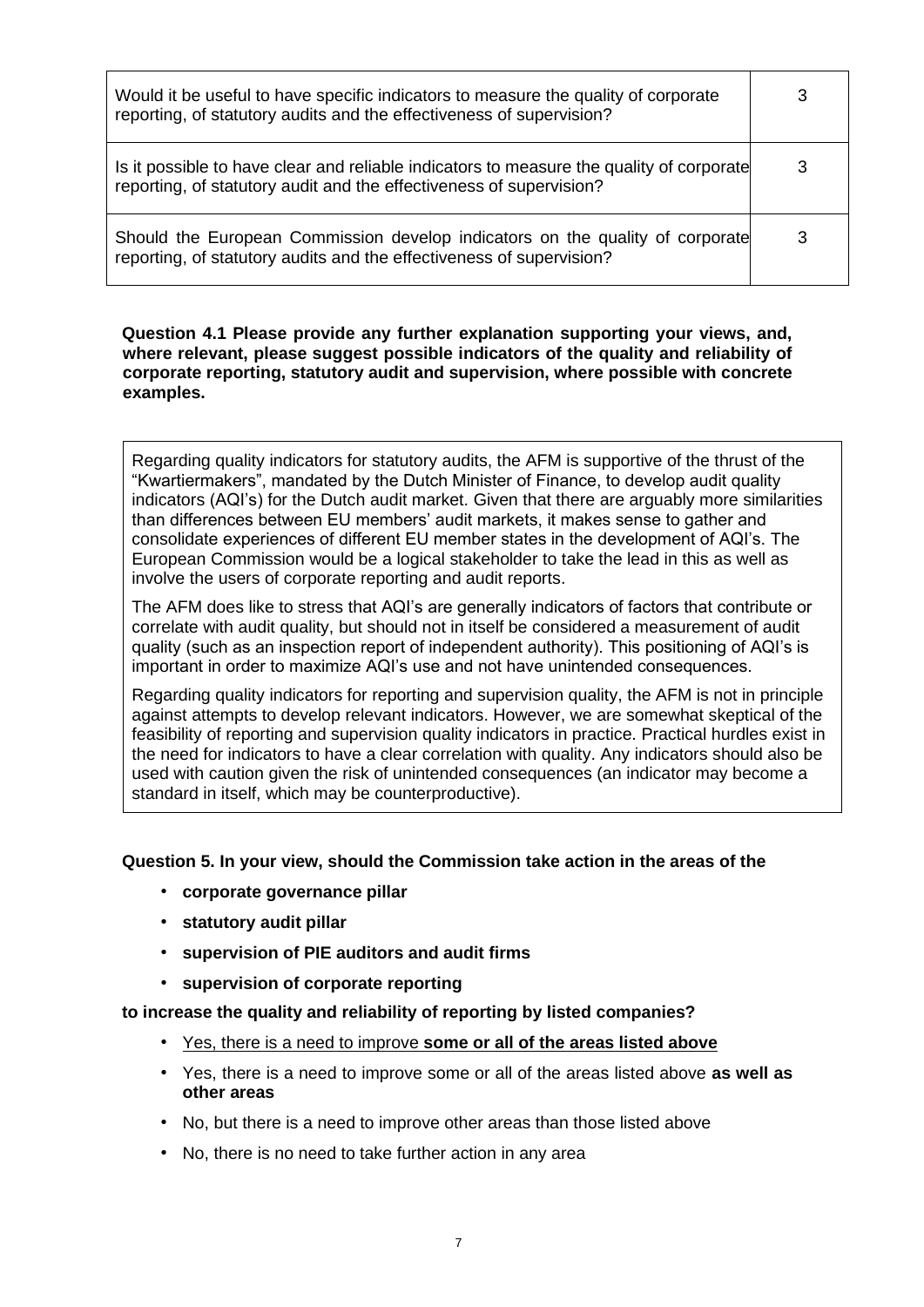Please indicate on a scale of 1 (strongly disagree) to 5 (strongly agree) to what extent you think the Commission should take action in each of the areas below to increase the quality and reliability of reporting by listed companies:

| Improve the corporate governance pillar                 | 5 |
|---------------------------------------------------------|---|
| Improve the statutory audit pillar                      | 4 |
| Improve the supervision of PIE auditors and audit firms | 4 |
| Improve the supervision of corporate reporting          |   |
| Improve all of the above in a coordinated manner        | 4 |

If you think there is a need to improve other areas than those listed above please indicate which areas you have in mind:

#### **Question 5.1 Please provide any further explanation supporting your views, and where appropriate describe what actions you would prioritise and why, with concrete examples.**

The AFM believes that priority should be given to the following actions:

Corporate governance

- Greater clarity on audit committees' responsibilities and on NCA supervision and enforcement of audit committees' responsibilities, together with more harmonisation of NCA powers, which should be appropriate to the audit committees' duties and proportionate in comparison to the oversight and enforcement of company management.

# Audit supervision

- Enhance and harmonise resources and powers for NCAs and the CEAOB to face the continuous developments in audit areas such as the development of IT tools and artificial intelligence or the requests for assurance in new fields such as on non-financial reporting. It is essential for NCAs and for the CEAOB to respond to investments made by audit firms in these areas and to continue improving their cooperation,
- Improve ways to provide transparency on audit supervision, including communicating outcomes from inspections and investigations in appropriate ways and on a more consistent basis. Providing the ability for NCAs to share these results with the audit committees of the audited entity would contribute to improving the existing regulatory framework,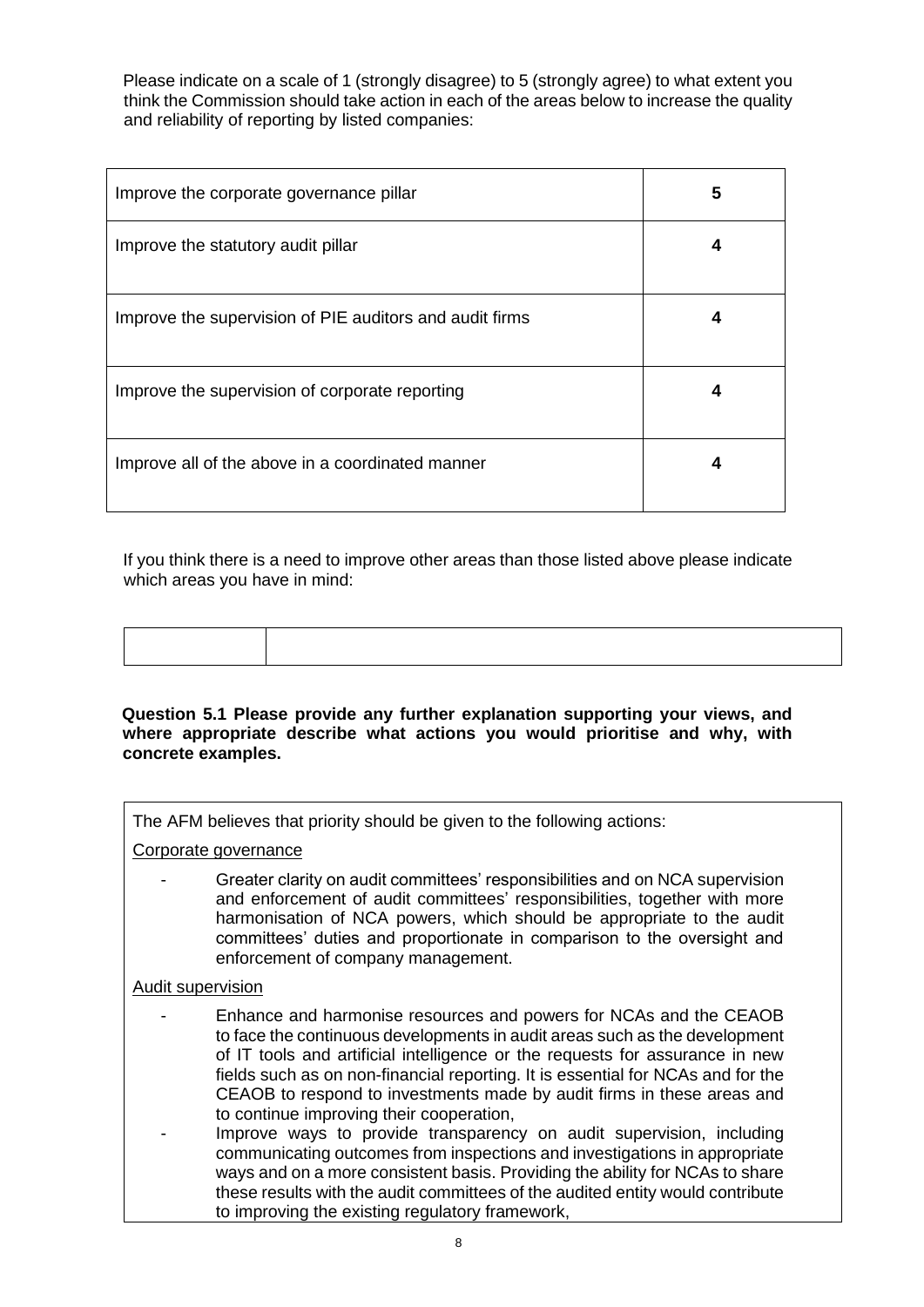- Harmonise and expand NCA powers in the fields of enforcement and sanctioning of auditors and audit firms,
- Provide for appropriate requirements regarding the exchange of information between supervisory authorities that are part of the financial reporting framework (audit, corporate reporting and corporate governance, banking and insurance).

# **Statutory audit**

- A complete ban on non-audit services where an audit firm performs a statutory audit of a PIE; such a ban already applies in the Netherlands
- Harmonise rotation requirements

# Corporate reporting

In order to improve the convergence in supervision of corporate reporting. we suggest to further explore whether the risk analysis, with the objective to select the financial reporting for an (interactive) review, should be done on ESMA level.

**5.2 If you responded that you think that there is a need to improve the quality of corporate governance, audit, audit supervision and/or supervision of corporate reporting, at what level should action be taken, rating the relevance of each level on a scale of 1 (strongly disagree) to 5 (strongly agree)?**

| Companies themselves should take action to improve their reporting                            | 5 |
|-----------------------------------------------------------------------------------------------|---|
| Auditors themselves should take action to improve audits                                      | 5 |
| Audit supervisors themselves should take action to improve their<br>functioning               |   |
| Individual Member States should take action if the situation in their<br>market requires this |   |
| The EU should take action                                                                     | 5 |
| Several of the above should take action                                                       | 5 |

# **Question 5.3 Please provide any further explanation supporting your views expressed in question 5.2:**

In the opinion of the AFM, the primary responsibility for corporate reporting lies with the company's management under the supervision of the board of directors/supervisory board, and the framework should reflect this. Equally, the AFM believes that the responsibility for increasing audit quality lies in the first instance with auditors and audit firms.

Companies should take action especially regarding the quality of sustainability reporting, and auditors and audit firms should take action to improve the assurance of sustainability-related information.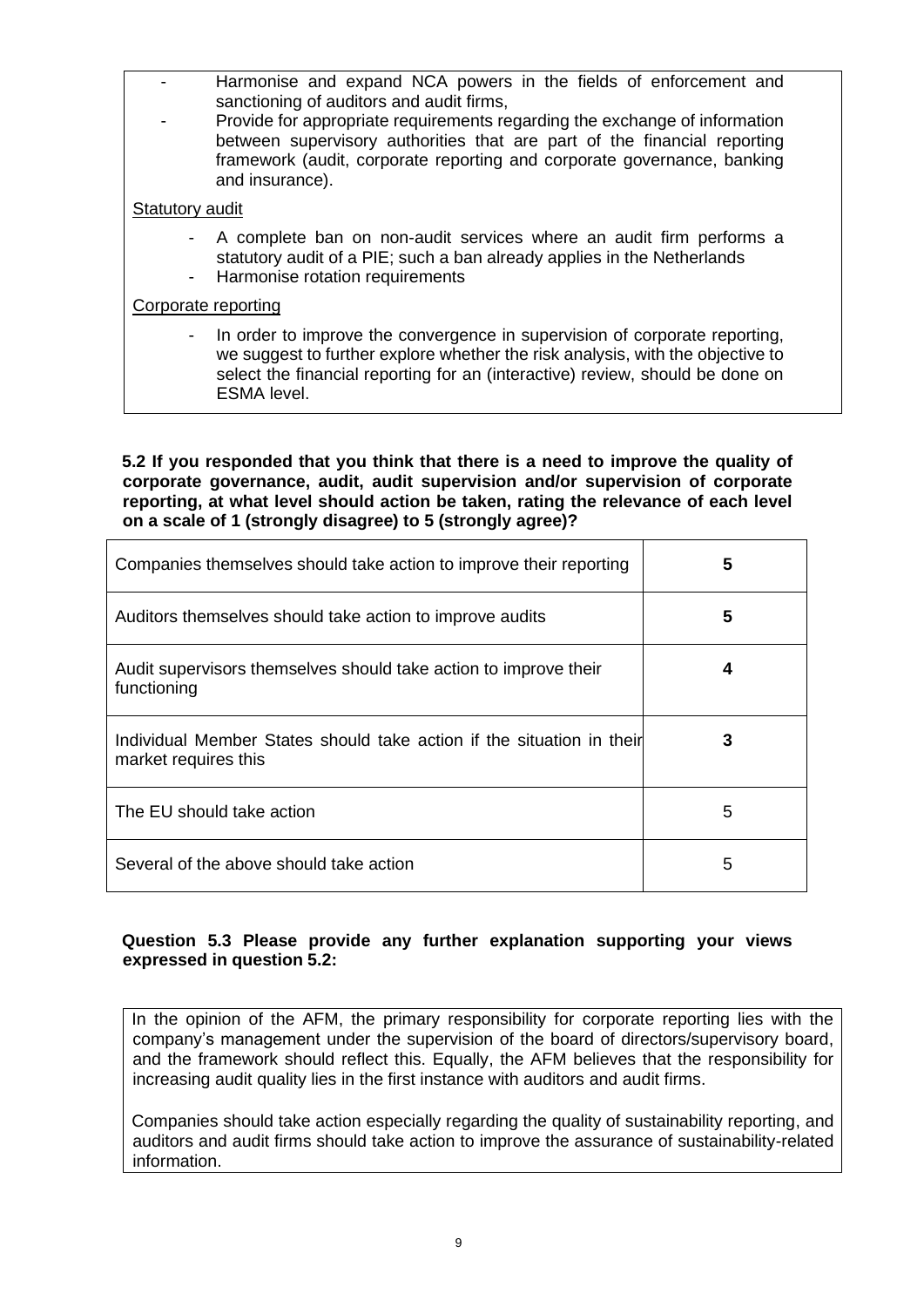NCAs, both individually and collectively through the CEAOB and ESMA, are constantly seeking ways to further develop their cooperation and supervisory approaches. Enhanced and harmonised resources and powers at national and EU level would support these endeavours.

#### **Question 6. To what extent is there a need to modify the EU framework on corporate reporting to support the following objectives (on a scale of 1 (not at all necessary) to 5 (highly necessary)?**

| I. The green transition                                                                    | 4 |
|--------------------------------------------------------------------------------------------|---|
| II. The digital transition                                                                 | 4 |
| III. Facilitating doing business by SMEs                                                   | 4 |
| IV. Reducing burdens and/or simplify                                                       | 4 |
| V. Better Corporate Social responsibility, including tax transparency<br>and fair taxation | 4 |

**Question 6.1 Please provide, if needed, any further explanation supporting your views expressed in question 6:**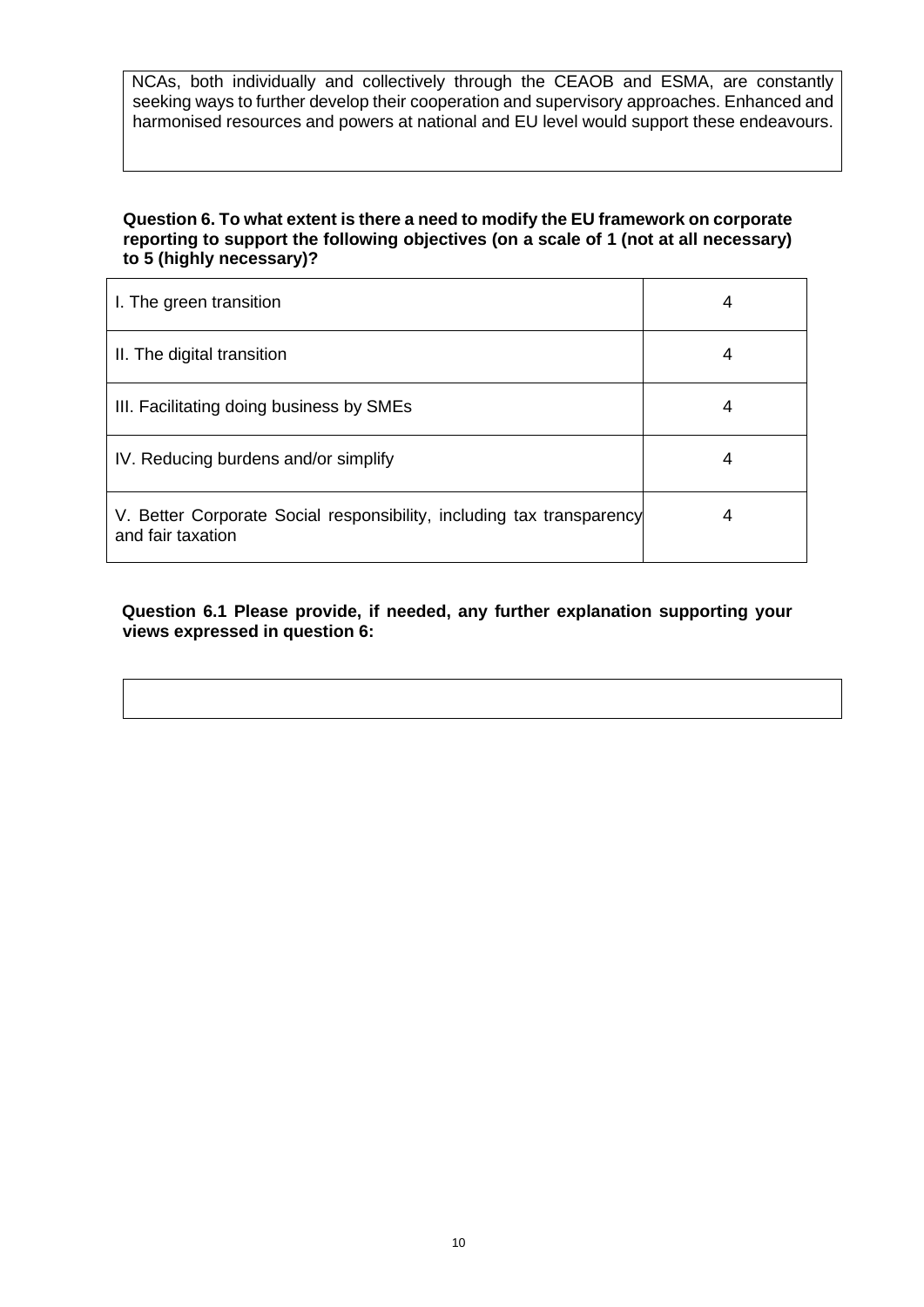# **2. PART II - CORPORATE GOVERNANCE**

**Question 7. On a scale of 1 (low) to 5 (High), how do you assess the effectiveness, efficiency, and coherence of the key features of the EU framework on corporate governance, considering how they underpin quality and reliability of corporate reporting?** 

| <b>Topic</b>                                                                                | I.<br><b>Effectiveness</b><br>in reaching its<br>objectives | II. Efficiency:<br>has the<br>framework<br>been cost<br>efficient | III. Coherence with relevant EU<br>rules |
|---------------------------------------------------------------------------------------------|-------------------------------------------------------------|-------------------------------------------------------------------|------------------------------------------|
| <b>Board</b><br>a)<br>responsibilities for<br>reporting                                     | $\overline{2}$                                              |                                                                   |                                          |
| b) Liability of<br>company boards<br>for reporting                                          | $\overline{2}$                                              |                                                                   |                                          |
| c) Obligation to<br>establish an audit<br>committee)                                        | $\overline{4}$                                              |                                                                   |                                          |
| d) Rules on the<br>composition of the<br>audit committee                                    | 4                                                           |                                                                   |                                          |
| e) Tasks of the<br>audit committee                                                          | 4                                                           |                                                                   |                                          |
| f) External position<br>of the audit<br>committee (e.g. in<br>relation to<br>shareholders). | 3                                                           |                                                                   |                                          |

**Question 7.1 Please describe the main issues you see, if any, as regards corporate governance (***role boards, audit committee role, shareholders and other stakeholders***) and, where possible, please provide concrete examples and evidence supporting your assessment.** 

You may consider the following aspects: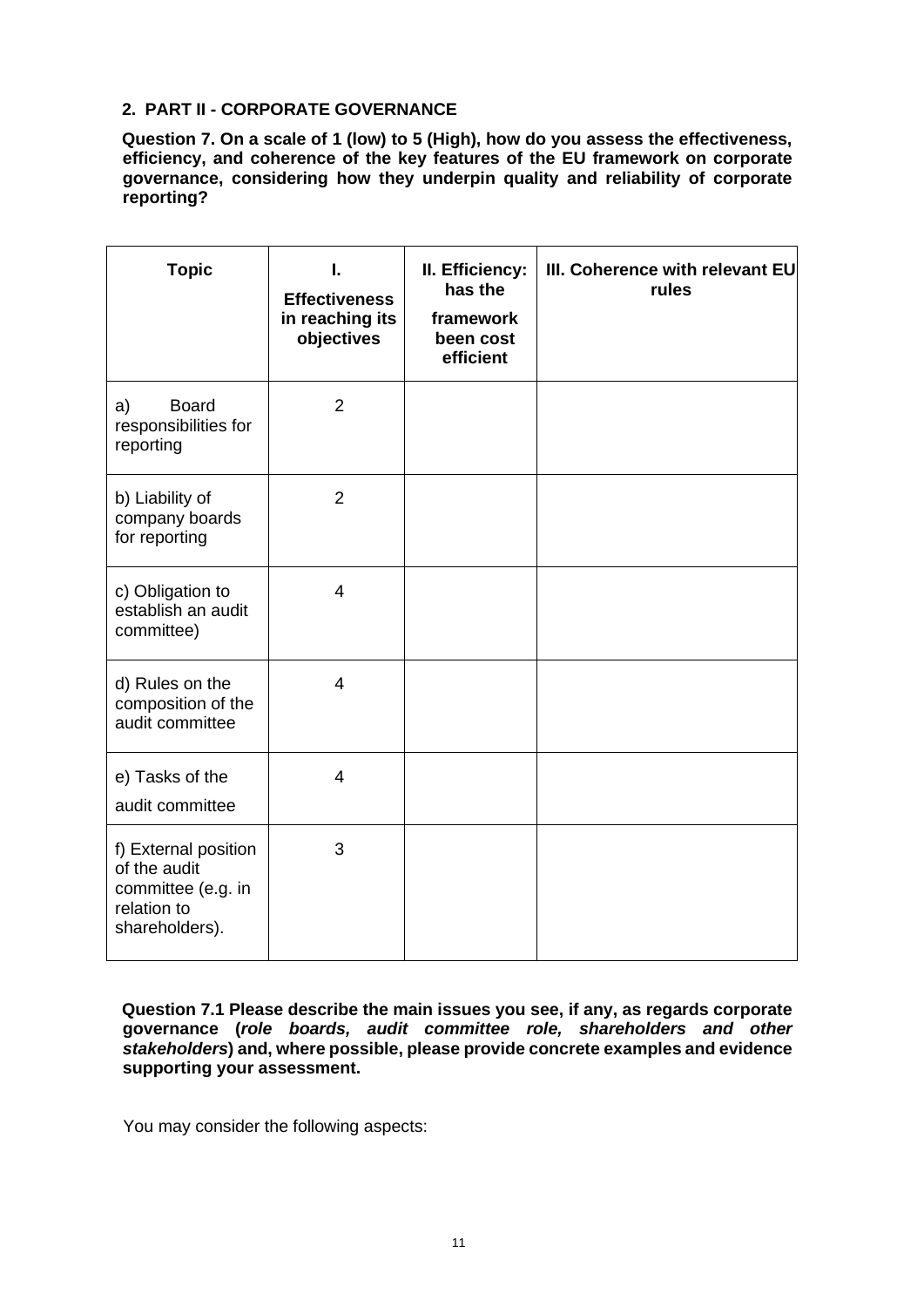- Are there factors that have reduced the effectiveness / rendered the relevant EU framework less effective than anticipated? Which rules have proven less effective than anticipated?
- Is there room to improve efficiency via further simplification?
- Are existing provisions coherent with each other?

Audit committees play an important, but very specific, role to enhance audit quality. Currently their tasks relating to the field of audit include notably the selection of the auditor, the approval of non-audit services provided by the auditor and the supervision of the financial reporting process and the audit.

The AFM notes that in practice the extent of the audit committee's supervision of the financial reporting process and the audit varies significantly. It might be useful to clarify what is expected from audit committees in this respect.

The current role of NCAs in this field is not clear and should be enhanced. NCAs currently monitor compliance by audit committees. Furthermore, rules for supervision and enforcement are unclear and not harmonised.

The supervision, and where necessary enforcement, needs to be appropriate to the audit committees' duties and also proportionate in comparison to the oversight and enforcement of company management.

In the field of corporate sustainability reporting, the responsibilities of the board and specific board members should be strengthened and more clearly defined. The AFM notes that the quality and reliability of sustainability reporting improve when the CFO and 'financial column' take responsibility for this. It might be benificial to promote such engagement of CFO's, or other board members, with sustainability reporting.

#### **Question 8.**

| Considering the level of material departures from IFRS            |  |
|-------------------------------------------------------------------|--|
| reported in the ESMA report on Enforcement and regulatory         |  |
| activities of European enforcers in 2020, to what extent (on      |  |
| a scale of 1 (not at all) to 5 (to a very large extent)) can such |  |
| departures be attributed to deficiencies of the EU                |  |
| framework on corporate governance?                                |  |
|                                                                   |  |

**Question 8.1 Please explain the main issues you see, and, where possible, please provide concrete examples and evidence supporting your assessment.** 

In the AFM's view, avoiding material departures from IFRS are a key responsibility of company boards, audit committees and auditors. When these actors function adequately and their roles and responsibilities are adequately organized, material reporting mistakes are generally avoided.

It should be noted however that IFRS requirements are relatively complex and some simplifications in these requirements might be considered, without leading to a loss of relevance and reliability.

#### **Question 9. How effective and efficient would the following actions be in increasing the quality and reliability of reporting by listed companies, on a scale of 1 (Not effective/efficient) to 5 (Very effective/efficient)?**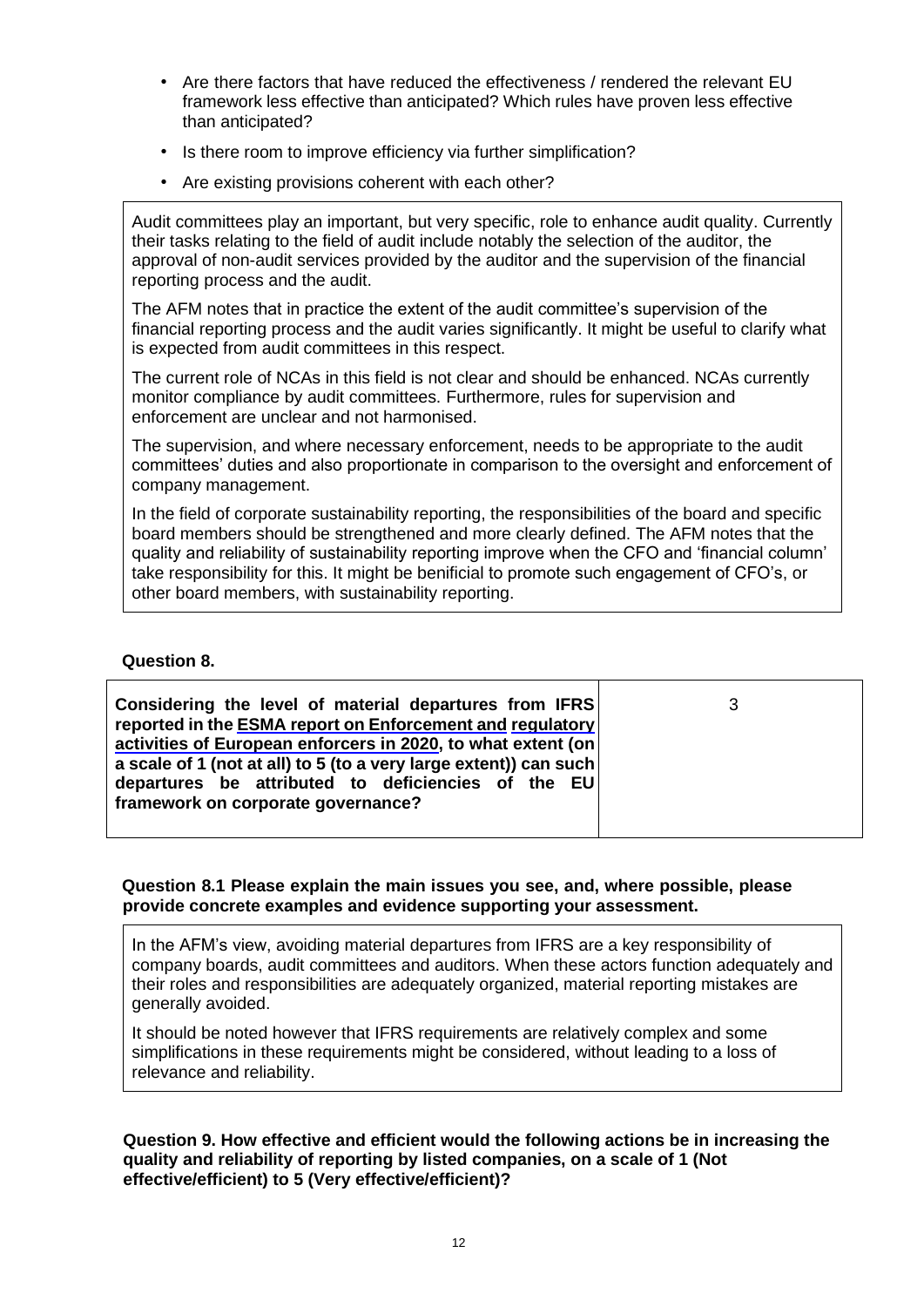| <b>Areas</b>                                                                                                                                                                                                                                     | <b>I. Effectiveness</b> | Ш.<br><b>Efficiency</b><br>in term of<br>cost/benefits<br>of action |
|--------------------------------------------------------------------------------------------------------------------------------------------------------------------------------------------------------------------------------------------------|-------------------------|---------------------------------------------------------------------|
| a) Strengthen the (collective) responsibilities of the board<br>/ tasks for reporting / liability of boards for incorrect<br>reporting                                                                                                           | 5                       | 5                                                                   |
| b) Require proper expertise of specific board members in<br>relation to corporate reporting (internal controls,<br>accounting framework, sustainability reporting, etc.)                                                                         | 5                       | 5                                                                   |
| c) Increase the responsibilities of specific board members<br>(e.g. Chief Executive Officer) or the Chief Financial<br>Officer) and their liability on corporate reporting                                                                       | 5                       | 5                                                                   |
| d) Give company boards an explicit responsibility to<br>establish effective risk management and internal control<br>systems for the preparation of corporate reporting,<br>including as regards controls for risks of fraud and going<br>concern | 5                       | 5                                                                   |
| e) More transparency of company boards about the<br>effectiveness of the companies' risk management and<br>report on the actions undertaken during the reporting<br>period                                                                       | 5                       | 4                                                                   |
| f) Remove exemptions in EU legislation for establishing an<br>audit committee                                                                                                                                                                    | 4                       |                                                                     |
| g) Increase the tasks of the audit committee, e.g. for<br>providing assurance on internal control systems for the<br>avoidance of risk and fraud and going concern                                                                               | 4                       |                                                                     |
| h) Strengthen the external position of the audit committee<br>(e.g. vis-à-vis the auditor or by reporting to shareholders)                                                                                                                       | 5                       |                                                                     |
| i) Require the setting up of specific whistle blowing<br>procedures inside listed companies and supervisors of<br>corporate reporting to strengthen the protection of whistle<br>blowers                                                         | 5                       | 5                                                                   |
| j) Require auditors to provide assurance on the systems<br>and internal controls implemented by the board, including<br>fraud, going concern and related reporting requirements                                                                  | 5                       | 5                                                                   |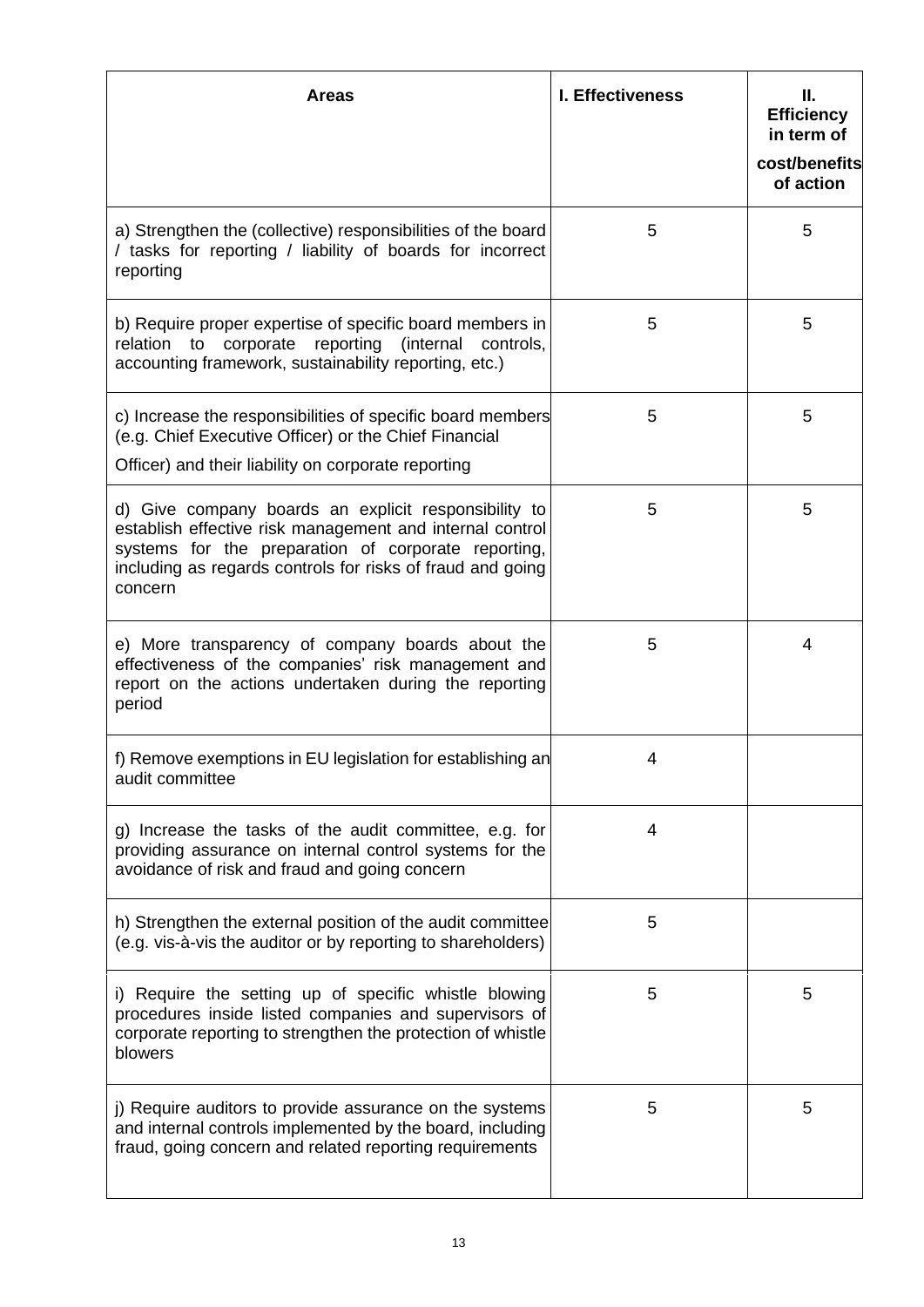| k) Strengthen the role of shareholders on corporate |  |
|-----------------------------------------------------|--|
| reporting                                           |  |

## **Question 9.1 Have you identified other actions that would effectively and efficiently increase the quality and reliability of reporting by listed companies?**

- Yes
- No

# **Question 9.1.1 If you have replied 'yes' to question 9.1 please explain which action(s) you have in mind.**

#### **Question 9.2 Please provide any details to support your views. Any evidence, including on expected benefits and costs of such action is welcome.**

The AFM is of the opinion that it might be useful to increase sanctions for board members in serious cases of misreporting, although a downside of such a measure might be that company boards will increase their resistance when enforcers note irregularities in their corporate reporting.

In the field of sustainability reporting, a stronger emphasis than exists at present on the responsibility of the Chief Financial Officer or other board members would be welcome and beneficial to its relevance and reliability.

Auditors providing separate assurance on systems and internal controls would be a significant development of the auditors' role. Were it to be introduced it would need to be preceded by the introduction of explicit director statements of responsibility for such controls. The AFM believes the pros and cons should be further explored. Were such further analysis be done, attention should be given for example to the following issues:

- if auditors are required to provide assurance on internal controls, this would create a partial overlap of responsibilities with audit committees' responsibilities for the supervision of internal control systems,
- a further conflict of interest could arise when considering the supervisory role of audit committees on auditors.

# **3. PART III - STATUTORY AUDIT**

The overall objective of statutory audits is to ensure that financial statements are free from material misstatements and provide a true and fair view. The auditor has to identify and assess the risk of material misstatements and gather sufficient and appropriate audit evidence as the basis for his opinion that the financial statements provide a true and fair view and to publicly report on the results of his audit work. The EU audit rules promote audit quality and seek to ensure the independence of auditors and audit firms.

Therefore, the final objective of statutory audit is to contribute to the quality and reliability of financial statements of companies.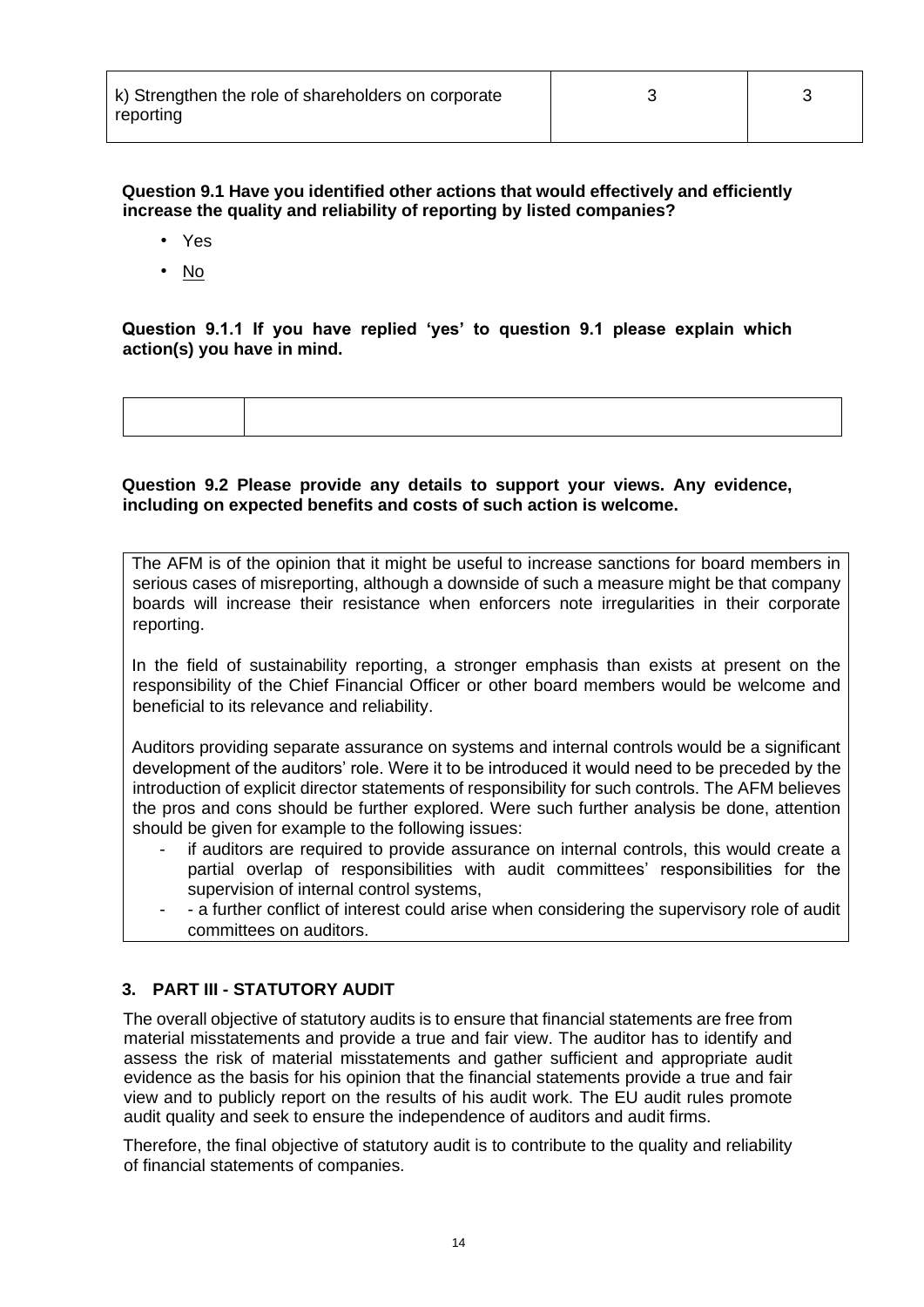#### **Question 10. On a scale of 1 (low) to 5 (high), how do you assess the effectiveness, efficiency and the coherence with other relevant EU frameworks of the key features of EU audit legislation in so far as it applies to PIE auditors and audit firms:**

1 (very low) 2 (low) 3 (medium) 4 (high) 5 (very high)

| <b>Areas</b>                                                                                                                                 | I. Effectiveness<br>in reaching its<br>objectives | II. Efficiency: has the<br>framework been cost<br>efficient | III. Coherence with<br>relevant EU rules |
|----------------------------------------------------------------------------------------------------------------------------------------------|---------------------------------------------------|-------------------------------------------------------------|------------------------------------------|
| a) The rules on<br>independence of<br>auditors/audit firms<br>and absence of<br>conflicts of interest                                        | 3                                                 | 3                                                           | 3                                        |
| b) The rules on the<br>content of the audit<br>and of the audit<br>report                                                                    | 4                                                 | 4                                                           | 4                                        |
| c) The rules<br>applicable to<br>nonaudit services                                                                                           | $\overline{2}$                                    | $\overline{2}$                                              | 3                                        |
| d) The rules on<br>auditor/audit firm<br>rotation                                                                                            | 4                                                 | 3                                                           | 3                                        |
| e) The rules on<br>transparency<br>(transparency<br>report, additional<br>reports to other<br>parties / audit<br>committees/<br>supervisors) | $\overline{2}$                                    | 3                                                           | 3                                        |

**Question 11. Please describe the main issues you see, if any, in the audit pillar and, where possible, please provide concrete examples and evidence supporting your assessment:** 

You may want to consider the following aspects:

- Are there factors that have reduced the effectiveness / rendered the relevant EU framework less effective than anticipated? Which rules have proven less effective than anticipated?
- Is there scope to improve efficiency via further simplification?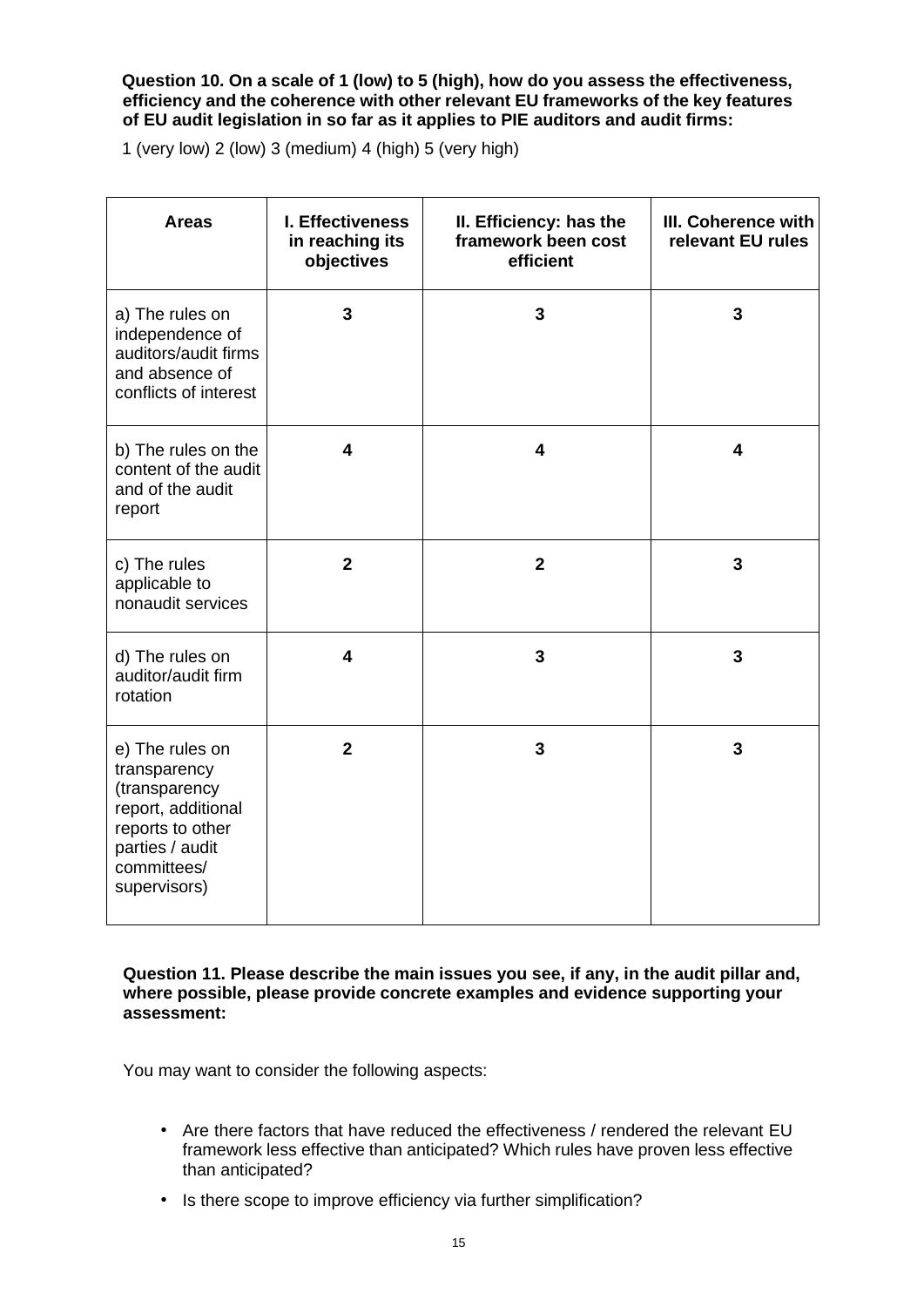• Are existing provisions coherent with each other?

The AFM sees a lack of harmonisation across the EU in certain areas of the framework, which causes challenges. For instance, Member State options regarding the provision of non-audit services both in principle and in detail create unwanted complexity for auditors and companies. Similarly, differences in audit rotation rules across Member States due to Member States options create difficulties both for auditors and companies. Both of these should be elements of a broader move towards greater consistency and clarity in requirements. In this regard, the AFM would like to propose a complete ban on non-audit services where an audit firm performs a statutory audit of a PIE; such a ban already applies in the Netherlands, which greatly reduces the complexity for both auditors and companies.

Furthermore, the European framework should better take into account the corporate structures of audit firms. Also, regulatory oversight of audit networks is an area for improvement as many policies are decided at network level. Other areas where the AFM believes that the framework may be improved include:

- better and more informative audit firms' transparency reports, including information on measures firms take to improve audit quality,
- clarification of the role and supervision of audit committees, and
- the system of registration and supervision of third country auditors / audit firms should be revised and streamlined in order to ensure a more efficient and effective functioning. Ideally, a mandate would be given to a European authority.

The CEAOB plays a critical role in implementing the framework, seeking to ensure consistency in application, and reporting on its impact. The CEAOB should be enhanced and provided with further resources and powers to ensure that improving audit quality is an ongoing rather than periodic process at EU level.

# **Question 12. On a scale of 1 (strongly disagree) to 5 (strongly agree), please share to which extent you agree to the following statements.**

# **1 strongly disagree 2 rather disagree 3 neutral 4 rather agree 5 strongly agree**

| Question                                                                                                                          | <b>Scale</b> |
|-----------------------------------------------------------------------------------------------------------------------------------|--------------|
| I. Statutory audits contribute as much as is possible to the quality and<br>reliability of corporate reporting by PIEs            | 3            |
| II. I am satisfied with the role of the statutory auditors / audit firms of PIEs                                                  | 3            |
| III. The work of auditors is reliable so I trust their assessment and reports<br>and their work inspires trust in capital markets | 4            |
| IV. There is not enough choice for public interest entities in finding an audit<br>firm at appropriate costs                      | 4            |
| V. Joint audits contribute to the quality of audit                                                                                |              |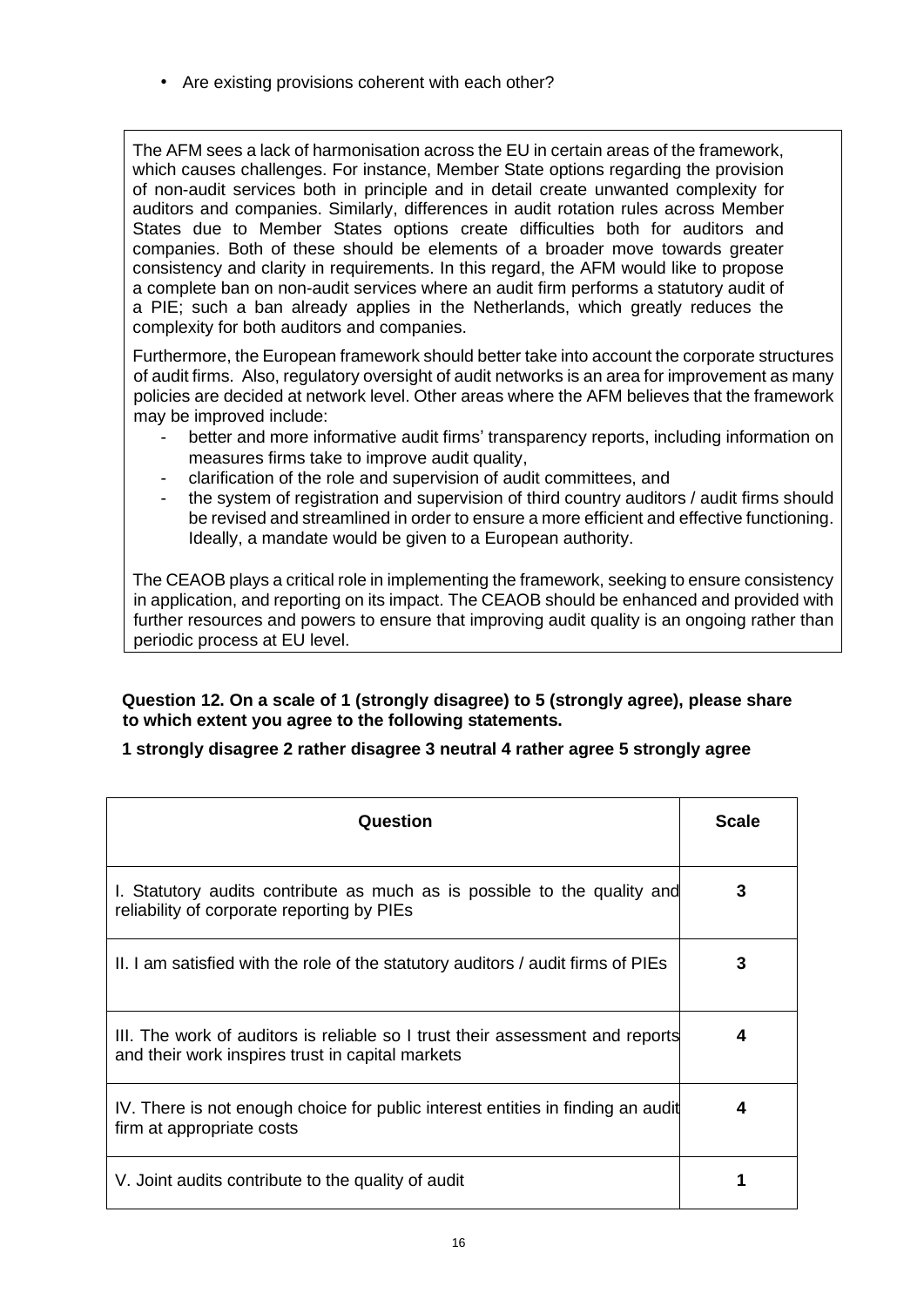| Question | <b>Scale</b> |
|----------|--------------|
|          |              |

#### **Question 12.1 If you want to add any comments, and/or mention specific issues you see you can insert them here. Where possible, please provide concrete examples and evidence supporting your assessment:**

Capital markets participants put their trust in audit reports under the assumption that the auditor owns the necessary sector and technical expertise, is independent, and has an efficient internal quality control system. The expanded audit report and additional report to the audit committee have contributed to better information, although they could be expanded to include information on materiality.

The AFM sees that auditing standards are not 100% harmonised across Europe and that progress in quality could be driven by further integrating EU requirements in common (global) standards.

As is visible in the 2021 Market Monitoring Report of the European Union on the basis of information of the European audit oversight bodies, the inspections from NCAs still result in many findings, which impacts its assessment of the reliability of the inspected audits.

In several countries PIEs have struggled to comply with the requirements to present to their shareholders two alternative auditor's proposals for selection (Audit Regulation-Art. 16), which indicates limited choice. This is sometimes also the case for large PIEs with international activities, and in sectors such as banking and insurance.

The Dutch Minister of Finance mandated two "Kwartiermakers" (Quarter Masters) to investigate the national and international experiences with the joint audit model, to see whether this leads to an increase in audit quality. Requested by the Kwartiermakers, the Erasmus Competition & Regulation institute (ECRi) affiliated to the Erasmus University of Rotterdam performed research, which showed a lack of practical evidence for the added value of joint audits with regard to audit quality. The ECRi report has been sent to the House of Representatives of the Dutch Parliament, and can be found here: [https://www.rijksoverheid.nl/documenten/kamerstukken/2021/11/26/kamerbrief-](https://www.rijksoverheid.nl/documenten/kamerstukken/2021/11/26/kamerbrief-onderzoeksresultaten-joint-audit-model-in-de-accountancysector)

[onderzoeksresultaten-joint-audit-model-in-de-accountancysector](https://www.rijksoverheid.nl/documenten/kamerstukken/2021/11/26/kamerbrief-onderzoeksresultaten-joint-audit-model-in-de-accountancysector)

Supported by this research of the ECRi, the AFM questions whether joint audit leads to an increase in audit quality. Even if joint audit contributes to audit quality, the question is whether the added costs of joint audits are proportionate to the quality gains.

The AFM considers that clearer requirements for PIE auditors would benefit competition and facilitate supervision. A full ban on the provision of NAS to PIE statutory audit clients would strengthen auditor independence.

# **Question 13:**

The audit quality issues that occur most often at EU level are

- deficiencies in audit firms' internal quality control system
- the lack of, or inappropriate, monitoring of high-risk audited entities
- and the lack of audit evidence and documentation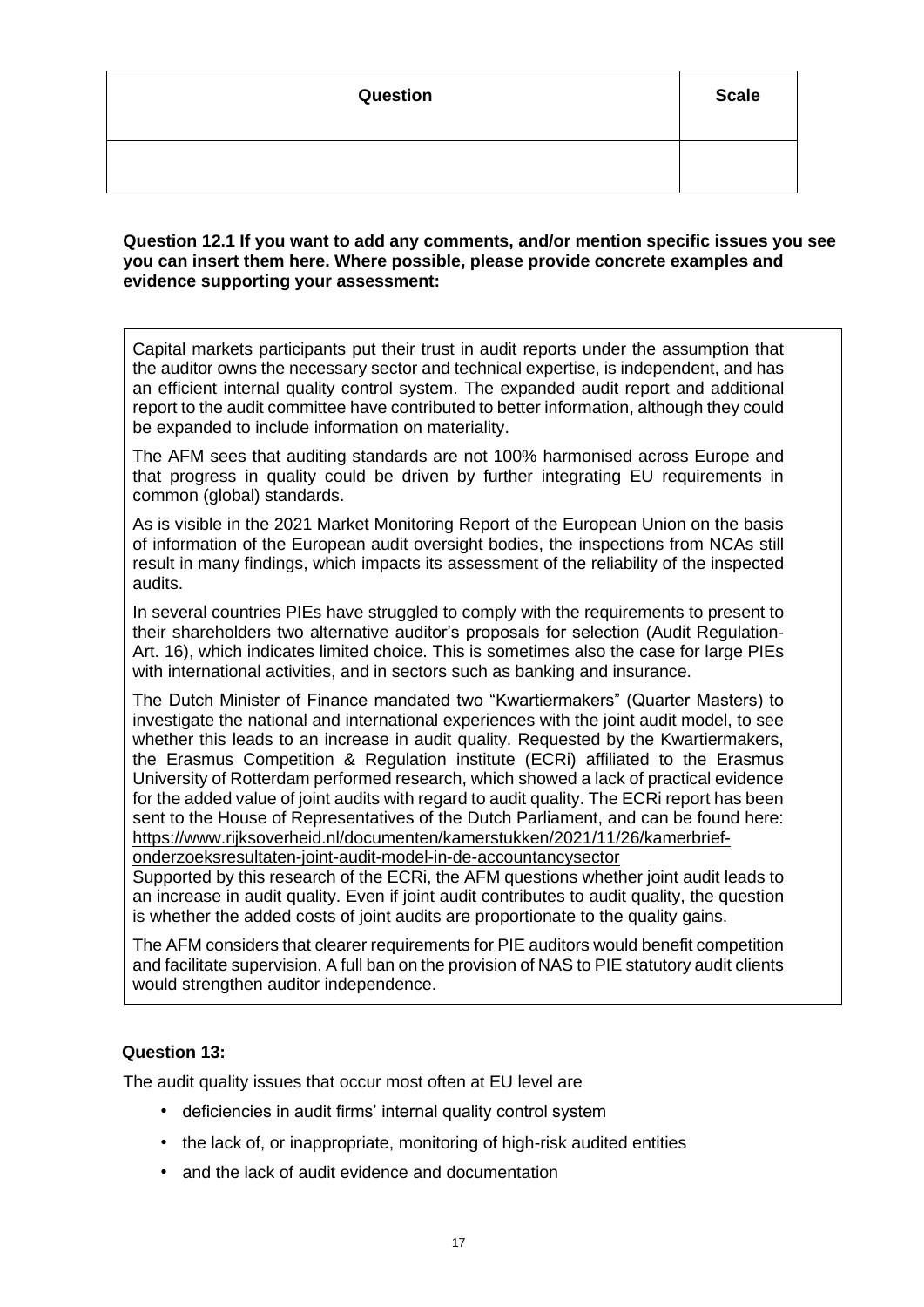1 (not at all) 2 ( to a limited extent) 3 (to some extent) 4 (to a large extent) 5 (to a very large extent) – (don't know / no opinion /not applicable)

**Question 13. To what extent can these quality issues be attributed to deficiencies in the EU legal and supervisory framework for statutory audit (on a scale of 1 (not at all) to 5 (to a very large extent))?**

**2**

# **Question 13.1 Please explain, and where possible, provide evidence for your assessment under question 13:**

The AFM considers that the responsibility for audit quality lies primarily with the audit firms themselves. It should be noted that for the quality of financial reporting, auditors and audit supervision come after management and audit committeesin terms of responsibility.

The existant supervisory framework is working, given that NCAs discover and address audit quality issues.

It would be in the public interest to further enhance the legal and supervisory audit framework as this may help preventing future quality issues. Such enhancements may include harmonisation, clarification, improved coherence and strengthening of European regulation and cooperation in the audit area.

In terms of potential improvements, the AFM notes the following areas:

- Enhancing the CEAOB to better coordinate and harmonise audit supervision in Europe, including appropriate supervisory resources (possibly elevating the CEAOB tot the level of 'authority'),
- Enhancing the financial reporting chain, including responsibilities for (non-) financial reporting quality, oversight by those charged with governance, supervision thereof, etc.,
- Improving audit firm governance, including responsibility for sustained implementation and management of quality (See also our response to question 14.1.1 with regard to supervisory boards for PIE audit firms),
- Improving the regulatory audit oversight of audit networks because of their strong influence on the firms NCAs supervise,
- Improving the informative value of transparency reports by audit firms,
- Strengthening the transparency on the work done by NCAs, including by sharing outcomes of inspections with those responsible for reporting within companies (management and audit committees),
- In some MS there are barriers to exchanging information between supervisory authorities that are part of the financial reporting framework. Consistently with the aim to achieve the CMU, the AFM shares the CEAOB's call for harmonised rules across the EU which would require to exchange information between EU NCAs and relevant supervisors with competences in corporate reporting, corporate governance, and sectoral activities, including ESAs, and with audit regulators outside the EU.

**Question 14. How effective and efficient would the following actions be in increasing the quality of statutory audits of PIEs? On a scale of 1 (not effective/efficient) to 5 (very effective/efficient)?**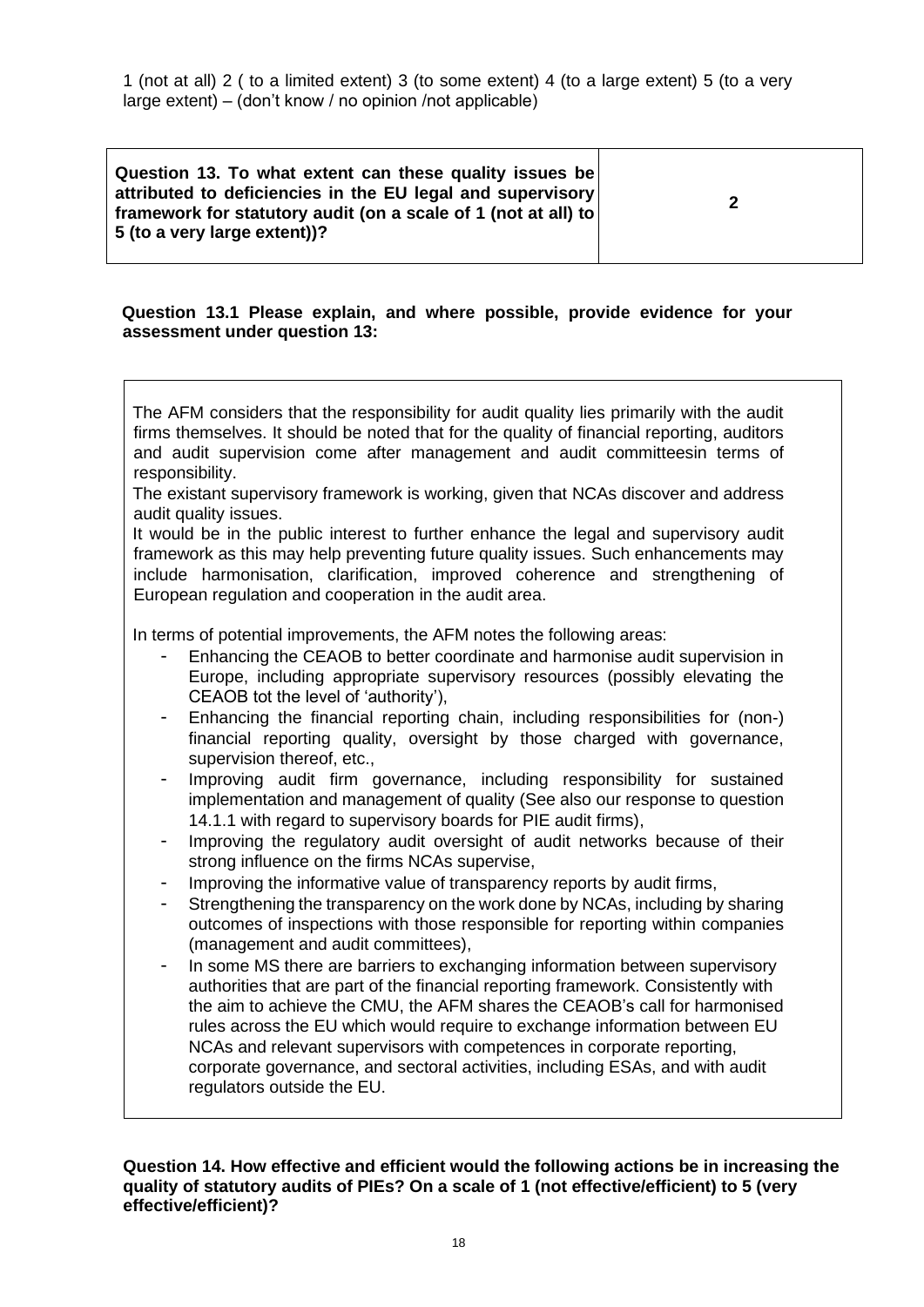| Question                                                                                                                                                                                                                    | I. Effectiveness | Н.<br><b>Efficiency</b><br>in term of<br>cost/benefits<br>of action |
|-----------------------------------------------------------------------------------------------------------------------------------------------------------------------------------------------------------------------------|------------------|---------------------------------------------------------------------|
| a) Ask auditors to disclose how they have assured the<br>directors' statement on material fraud, and what steps<br>they have taken to assess the effectiveness of the<br>relevant internal controls and to detect any fraud | $\mathbf{2}$     | $\mathbf{2}$                                                        |
| b) Strengthen the informational value of audit reports                                                                                                                                                                      | 4                | 4                                                                   |
| c) Improve the internal governance of audit firms                                                                                                                                                                           | 5                | 5                                                                   |
| d) Incentivise or mandate the performance of joint audits<br>for PIEs, including to enhance competition on the PIE<br>audit market                                                                                          |                  | 1                                                                   |
| e) Further harmonise the rules on mandatory rotation                                                                                                                                                                        | 4                | 4                                                                   |
| f) Limit the scope for statutory auditors and audit firms to<br>provide non-audit services                                                                                                                                  | 5                | 5                                                                   |
| g) Increase or eliminate caps on auditor liability, at least<br>for cases of gross negligence of statutory auditors                                                                                                         | 3                | 3                                                                   |
| h) Limit the number of Member State options in the EU<br>Audit framework to ensure consistency across the EU<br>and to incentivise cross-border statutory audits                                                            | 4                | 4                                                                   |
| i) The creation of a passporting system for PIE auditors<br>and audit firms, allowing auditors to provide their<br>services across the Union based on their approval in a<br><b>Member State</b>                            |                  | 1                                                                   |

# **Question 14.1 Have you identified other actions that would effectively and efficiently increase the quality and reliability of statutory audits of PIEs?**

- Yes
- No
- Don't know/ no opinion / not applicable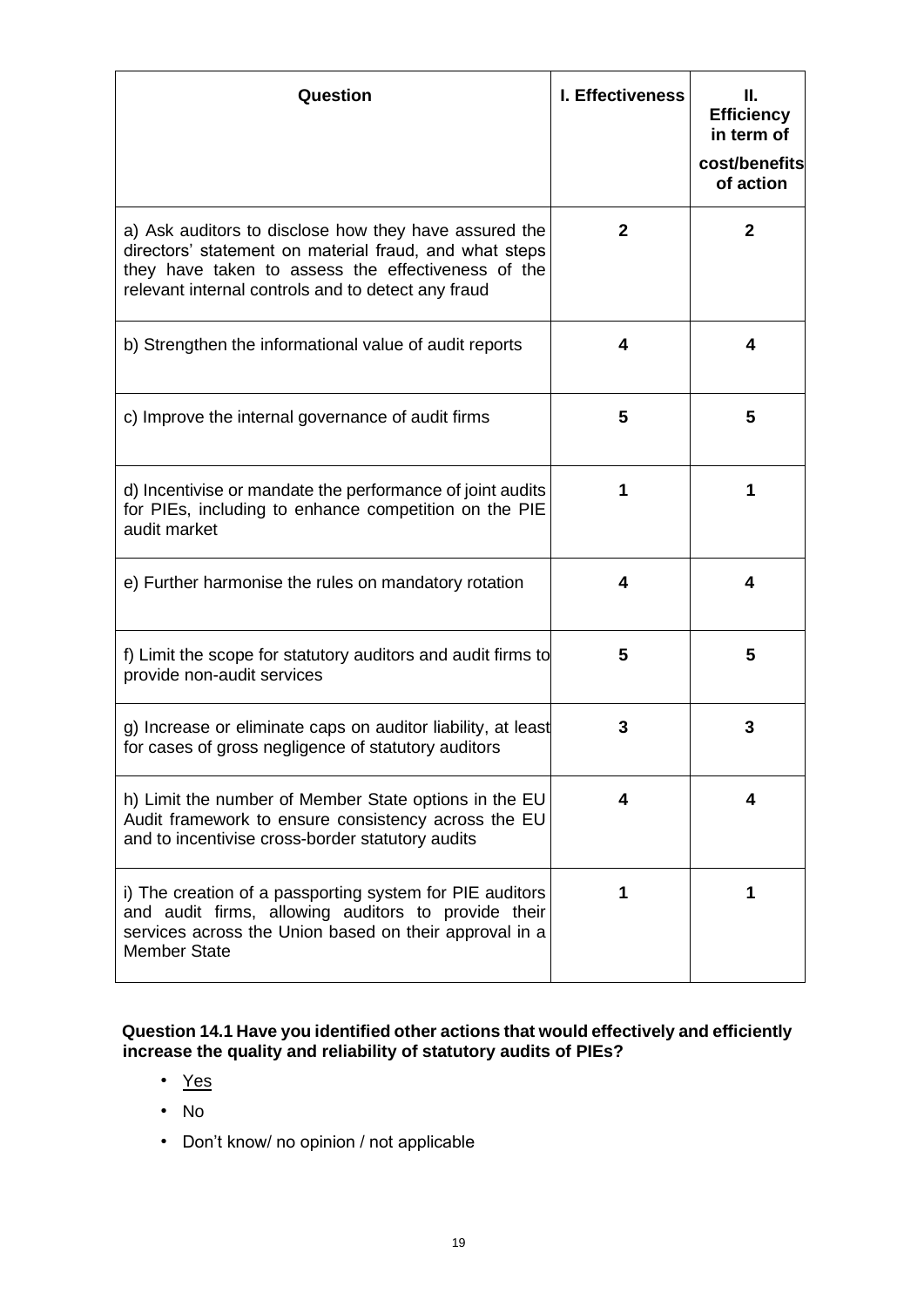#### **Question 14.1.1 If you have replied 'yes' to question 14.1 please explain which action(s) you have in mind.**

The AFM would call for improvements in the internal governance of audit firms. In the Netherlands, PIE audit firms are already subject to additional national requirements regarding their internal governance. PIE audit firms are required to install a supervisory board comprising of at least three members, all of whom need to be independent from the audit firm. Recently the AFM published a report on the impact of supervisory boards on audit firms (press release and report in English: [Supervisory Boards have impact, but differences](https://www.afm.nl/en/nieuws/2021/oktober/onderzoek-impact-rvcs-oob-accountantsorganisaties)  between audit [firms exist | AFM](https://www.afm.nl/en/nieuws/2021/oktober/onderzoek-impact-rvcs-oob-accountantsorganisaties). The assessment shows that supervisory boards of PIE audit firms have impact on the preconditions for quality and may mitigate some vulnerabilities in the structure of the audit sector. The extent to which this is the case differs per supervisory board, partly due to challenges in the governance.

Due to the lack of scientific evidence on the effectiveness of joint audit, and the comparatively high costs relative to the expected gain in audit quality, the AFM does not support mandated joint audits (see our response to Q12.1).

Due to the public interest associated with the statutory audit of PIEs, the Dutch legislator already made use of the Member State option to prohibit services other than those listed in Article 5(1) of the Audit Regulation, by implementing a complete ban on non-audit services alongside a statutory audit for a PIE. In order to improve the independence of PIE audits across Europe, the AFM suggests implementing a complete prohibition on the provision of non-audit services for all PIE audits.

Limiting the number of Member State options in de EU Audit framework greatly improves consistency in Europe. However, this does not address the biggest hurdle for cross-border statutory audits, namely the differences between Member States in corporate reporting requirements and (to a lesser extent) audit standards. The creation of a passporting system for PIE audit firms does not stimulate cross-border statutory audits enough, without addressing the aforementioned differences in reporting requirements and standards.

With regard to the question on auditors' disclosures on fraud (Question 14.a), the AFM believes the disclosure should not relate to the audit work performed (process), but rather on the findings (outcome).

#### **Question 14.2 Please provide any details to support your views. Any evidence, including on expected benefits and costs of such action is welcome.**

# [N.v.t.]

# **4. PART IV - SUPERVISION OF PIE STATUTORY AUDITORS AND AUDIT FIRMS**

National competent authorities are responsible for the approval and registration of statutory auditors and audit firms, the adoption of audit standards, quality assurance and investigative and administrative disciplinary systems.

At European level, the cooperation between competent authorities is organised within the framework of the [Committee of European Auditing Oversight Bodies \('the CEAOB'\).](https://ec.europa.eu/info/ceaob) The CEAOB has different tasks aimed at supervisory convergence, but it has no power to take binding decisions (Article 30 [Audit](https://eur-lex.europa.eu/legal-content/EN/TXT/?uri=CELEX:32014R0537) [Regulation\).](https://eur-lex.europa.eu/legal-content/EN/TXT/?uri=CELEX:32014R0537)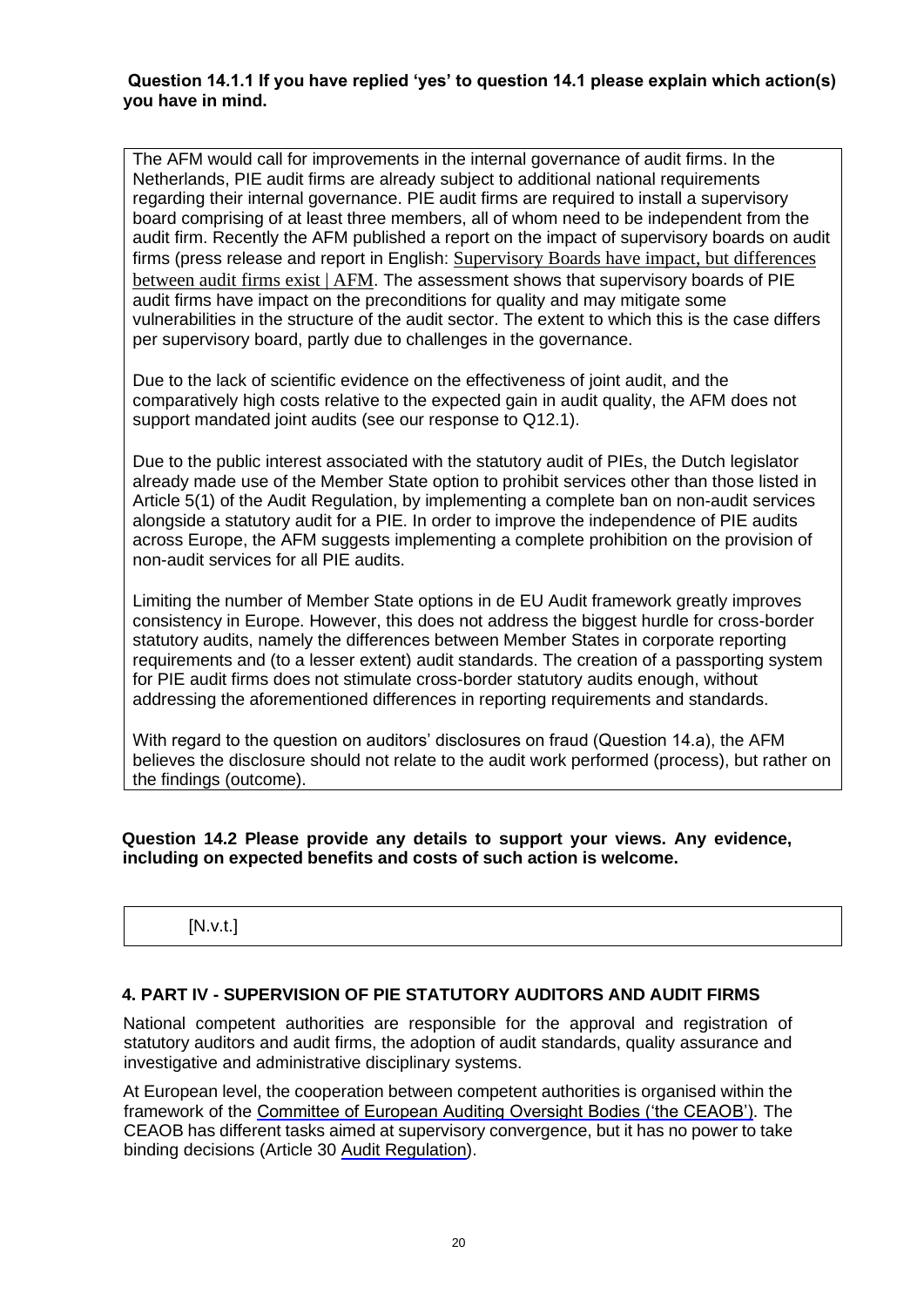**Question 15. On a scale of 1 (low) to 5 (high), how do you assess the effectiveness, efficiency, and coherence of the key features of the EU supervisory framework for PIE statutory auditors and audit firms?** 

| <b>Topic</b>                                                                                | I. Effectiveness in<br>reaching its<br>objectives | II. Efficiency: has<br>the<br>framework been<br>cost efficient | III. Coherence with other<br>related EU rules |
|---------------------------------------------------------------------------------------------|---------------------------------------------------|----------------------------------------------------------------|-----------------------------------------------|
| a) The supervision<br>of PIE statutory<br>auditors and audit<br>firms in the EU             | 3                                                 |                                                                | $\mathbf{2}$                                  |
| <b>The</b><br>b)<br>establishment and<br>operation of<br>national audit<br>oversight bodies | 4                                                 |                                                                | 4                                             |
| Member<br>The<br>C)<br>State systems for<br>investigations and<br>sanctions                 | $\mathbf{2}$                                      |                                                                | 4                                             |
| d) The role of the<br><b>CEAOB</b>                                                          | 3                                                 |                                                                | $\overline{2}$                                |

**Question 15.1 Please describe the main issues, if any, you see in relation to the supervision of statutory auditors and audit firms and, where possible, please provide concrete examples and evidence supporting your assessment:** 

You may want to consider the following aspects:

- Are there factors that have reduced the effectiveness / rendered the relevant EU framework less effective than anticipated? Which rules have proven less effective than anticipated?
- Is there scope to improve efficiency via further simplification?
- Are existing provisions coherent with each other?

Due to the consistency of adverse findings in audit files, the goal of increasing confidence in, and the liability of, the statutory auditors and the audit firms carrying out the statutory audit of public-interest entities, has not been reached to a sufficient degree.

The AFM believes the level of harmonisation is limited, primarily due to the amount of Member State options in the EU audit framework. Furthermore, we would like to note that the entry point, including responsibilities for corporate management for company accounting, based on European Accounting Directives etc, and on national company, tax and other relevant law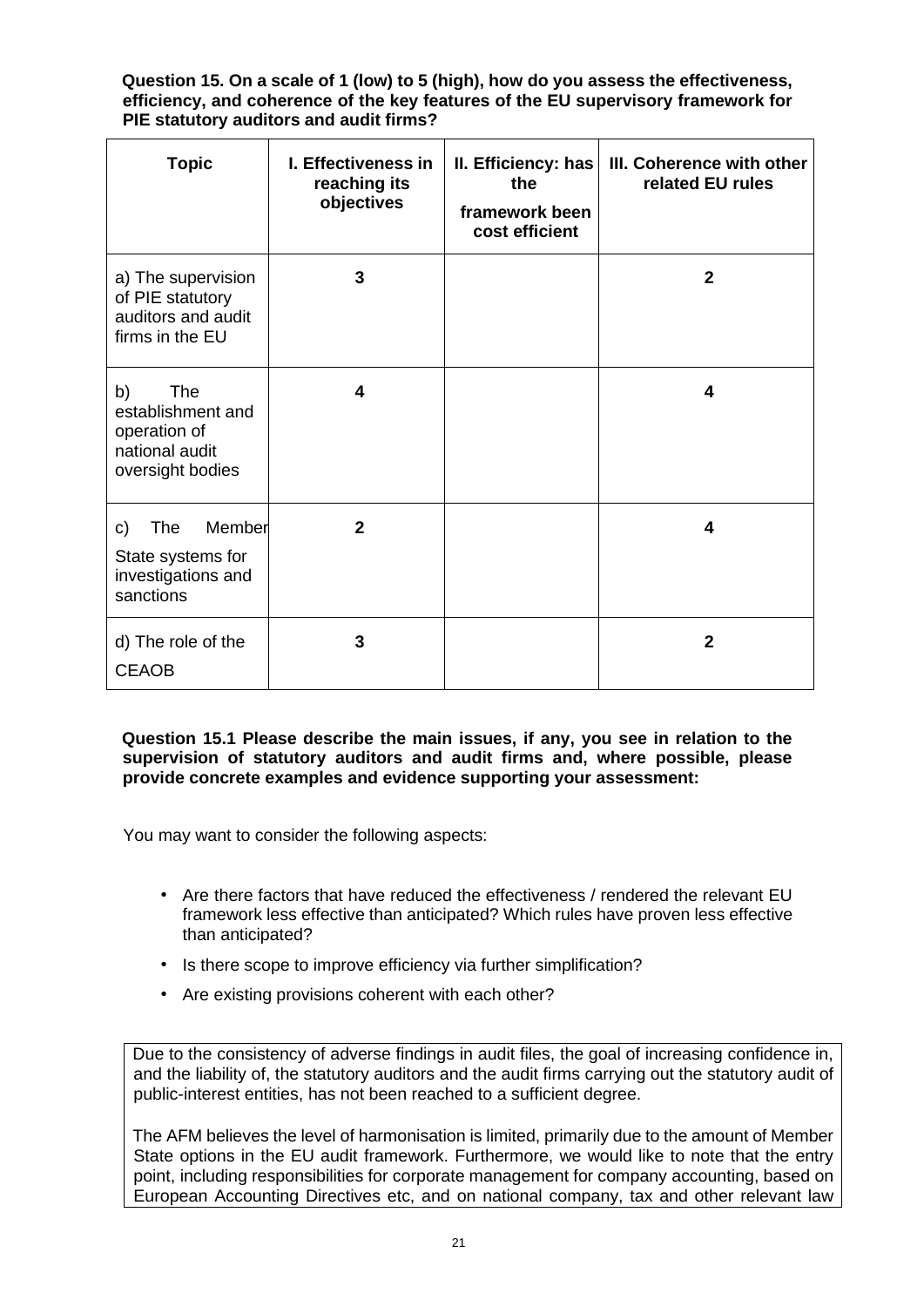hampers moving from national markets for audit services to a truly European market. It should be noted that only taking measures to harmonise the auditing market does not appear to be successful. A study on the root causes for these limitations could provide useful insights.

Whilst efficiency may always be encouraged through simplification, the problem of the audit market remains the quality of audits conducted. This won't be resolved through simplification per se, although further harmonisation of the entire corporate governance/financial reporting chain could contribute to both quality and efficiency

# **Question 16.**

**1 very low, 2 low, 3 medium, 4 high, 5 very high**

| reports of national audit oversight bodies how would you rate (on a<br>scale of 1 to 5) the quality of audit supervision? | Considering the findings in the Commission monitoring report and |  |
|---------------------------------------------------------------------------------------------------------------------------|------------------------------------------------------------------|--|
|---------------------------------------------------------------------------------------------------------------------------|------------------------------------------------------------------|--|

**Question 16.1 If you want to add any comments and/or provide evidence for your assessment in question 16, you can provide it below. You may also include the consequences that your assessment of the quality of audit supervision or the lack thereof has.** 

According to the AFM, audit supervision has been successful in identifying many issues with respect to quality, and in that sense has been in and of itself delivering good quality. It should be noted that European supervision through the CEAOB does not go beyond exchange of information, non-binding guidelines and meetings in which audit firms and standard setters are influenced and held to account on an informal.

Further integration, harmonisation and strengthening of the European oversight structure could add to the quality of supervision, as well as powers at network level (within the EU). For that, we suggest giving a European institution the following responsibilities:

- Direct responsibilities for network supervision;
- Direct responsibilities for third country audit registration and inspection (the latter potentially through coordination with national regulators);
- Peer review programme to ensure consistency and quality of national regulatory work, including appropriate powers to follow up on findings;
- Setting of binding guidelines and powers vis-à-vis auditing / assurance (for CSRD) standards, and;
- Support to Colleges of regulators.

**Question 17. How effective and efficient would the following actions be to increase the quality and effectiveness of supervision of PIE statutory auditors and audit firms? On a scale of 1 (not effective/effective) to 5 (very effective/efficient)?**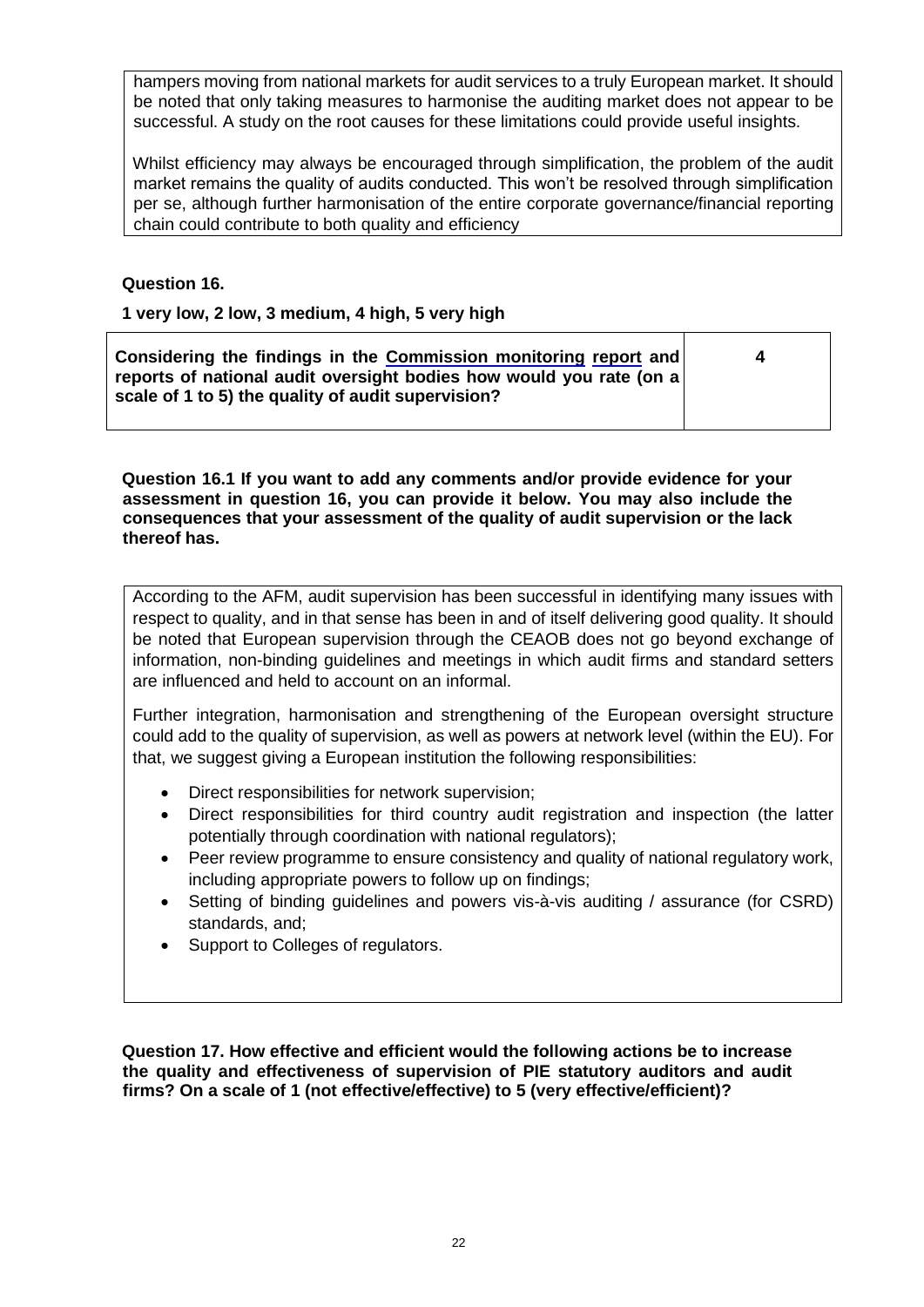| <b>Areas</b>                                                                                                                                        | <b>I. Effectiveness</b> | Ш.<br><b>Efficiency</b><br>in term of<br>cost/benefits<br>of action |
|-----------------------------------------------------------------------------------------------------------------------------------------------------|-------------------------|---------------------------------------------------------------------|
| a) Ensure better the independence and appropriate resources of<br>supervisors of auditors and audit firms                                           | 4                       | 4                                                                   |
| b) Increase the transparency of audit supervisors                                                                                                   | 5                       | 4                                                                   |
| c) Increase the consistency of supervision of cross-border<br>networks of audit firms                                                               | 3                       | 3                                                                   |
| d) Ensure supervision of audit committees                                                                                                           | 3                       | 3                                                                   |
| e) Harmonise and strengthen the investigation and sanctioning<br>powers of audit supervisors                                                        | 3                       | 3                                                                   |
| f) Ensure that at European level there are legal instruments<br>available that ensure supervisory convergence as regards<br>statutory audit of PIEs | 4                       | 4                                                                   |
| g) Grant a European body the task to register and supervise PIE<br>statutory auditors and audit firms                                               |                         | 4                                                                   |

**Question 17.1 Have you identified other actions that would effectively and efficiently increase the quality and reliability of the supervision of PIE statutory auditors and audit firms?** 

**Answer Yes**

**Answer No**

**Answer Don't know / no opinion/ not applicable**

**Question 17.1.1 If you have replied 'yes' to question 17.1 please explain which action(s) you have in mind.** 

Please see our response to question 16.1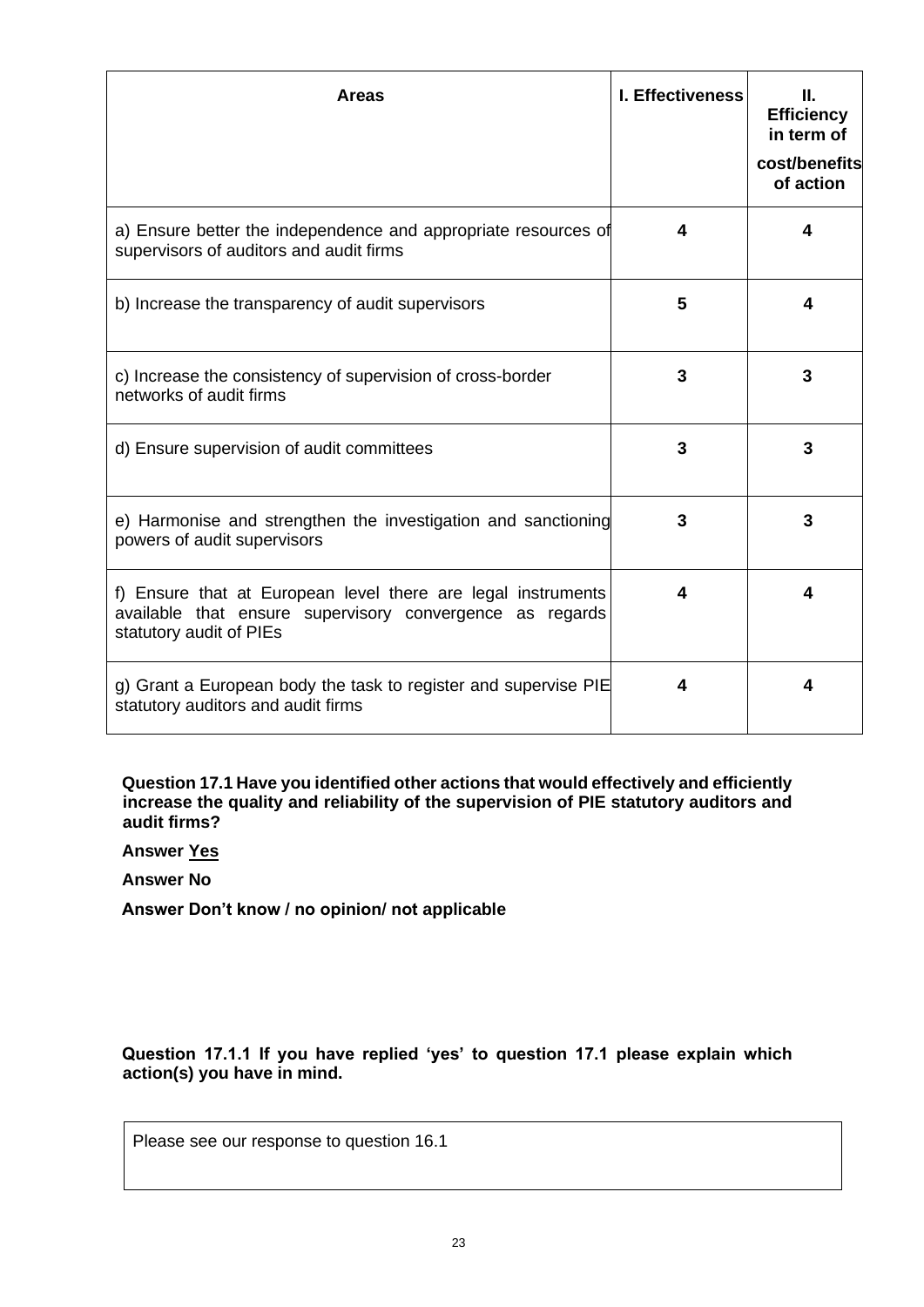**Question 17.2 Please provide any details to support your views. Any evidence, including on expected benefits and costs of such action is welcome.** 

[n.v.t.]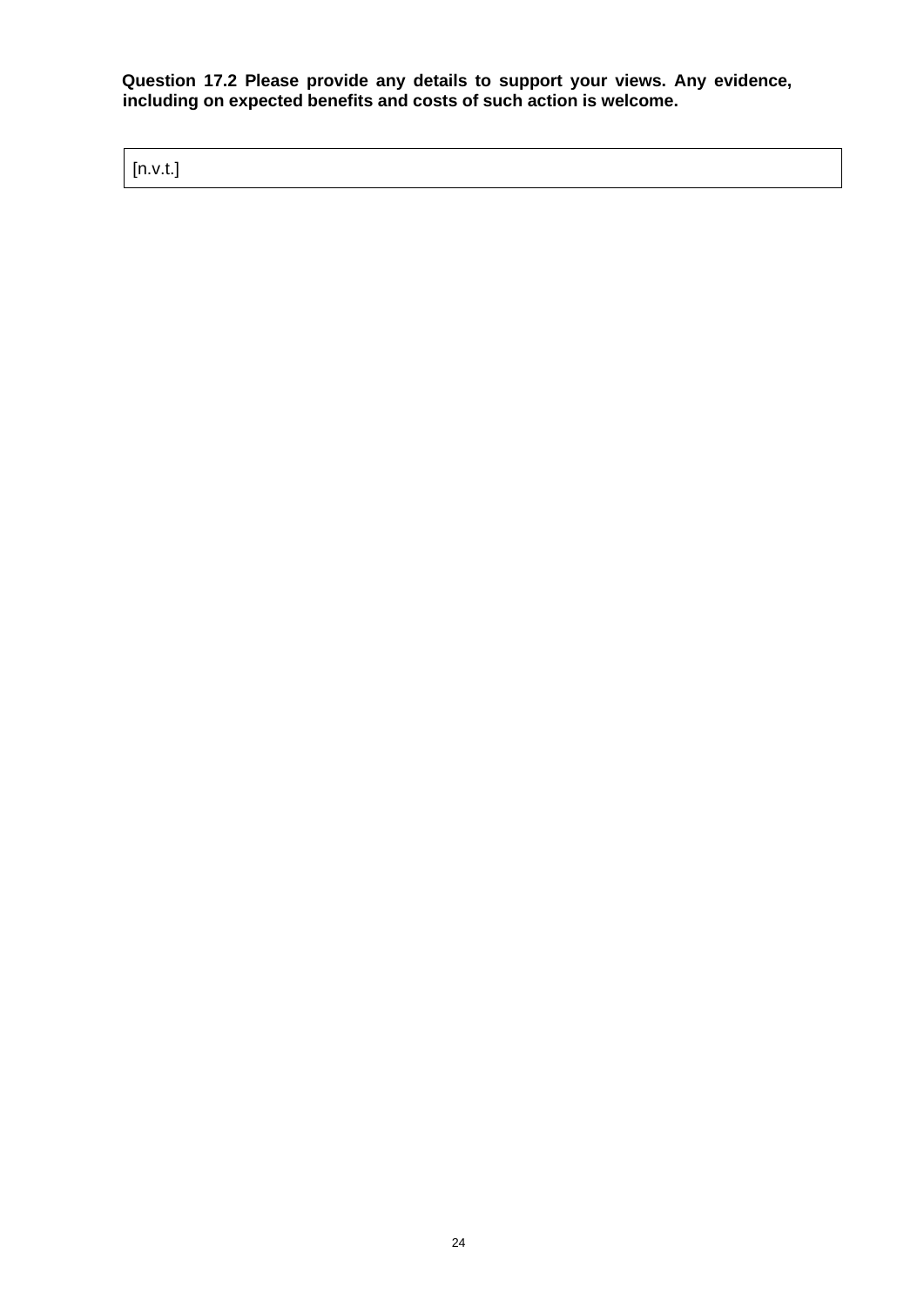# **5. PART V - SUPERVISION AND ENFORCEMENT OF CORPORATE REPORTING**

The supervision and enforcement of corporate reporting refers to the examination by competent authorities of listed companies' compliance with the disclosure obligations stemming from the applicable reporting framework, as well as taking appropriate measures when infringements are identified.

Based on enforcement activities by national competent authorities, ESMA reports a significant level of material misstatements. In the follow up of the Wirecard case and based on its experience, ESMA recommended a number of actions to improve the enforcement of corporate reporting.<sup>2</sup>

The [Transparency Directive](https://eur-lex.europa.eu/legal-content/EN/TXT/?uri=CELEX:32004L0109) includes a number of requirements relating to supervision of corporate reporting:

- The designation of a central competent authority in each Member State. For the enforcement of corporate reporting, Member States may designate a competent authority other than the central authority and/or delegate tasks to other entities
- National central competent authorities must be independent from market participants. There are no specific provisions as regards the independence of other designated authorities. As regards entities with delegated tasks, the entity in question must be organised in a manner such that conflicts of interest are avoided and information obtained from carrying out the delegated tasks is not used unfairly or to prevent competition
- Member States must provide competent authorities with certain powers, including investigative powers
- ESMA is tasked to foster supervisory convergence as regards the enforcement of financial statements prepared in accordance with the IFRS. For this purpose it has adopted in 2014 guidelines on the enforcement of financial information

This part of the consultation complements the [Commission targeted consultation on the](https://ec.europa.eu/info/publications/finance-consultations-2021-esas-review_en) [supervisory convergence and the Single Rulebook](https://ec.europa.eu/info/publications/finance-consultations-2021-esas-review_en) [f](https://ec.europa.eu/info/publications/finance-consultations-2021-esas-review_en)rom 12 March 2021 to 21 May 2021.

# **Question 18.**

| Considering the level of material departures from IFRS in<br>the financial statements of listed companies found in the<br><b>ESMA</b> report on Enforcement and regulatory activities of | 3 |
|------------------------------------------------------------------------------------------------------------------------------------------------------------------------------------------|---|
| European enforcers in 2020, how would you rate (on a scale<br>of 1 to 5) the degree to which such departures can be<br>attributed to deficiencies in the EU supervisory framework?       |   |

**Question 18.1 If you want to add any comments and/or provide evidence for your assessment in question 18, you can provide it below. You may also include the consequences that your assessment of the quality of audit supervision or the lack thereof has.** 

Limited harmonisation and integration of EU capital markets impedes corporate learning processes in the field of corporate reporting. Companies will be better able to adequately face difficult reporting challenges if corporate reporting enforcers (are enabled to) provide greater clarity into good and bad practices within their jurisdictions and to share these insights across member state borders. Clear accounts of good and bad practices shared throughout the EU are

<sup>&</sup>lt;sup>2</sup> [ESMA letter of 26 February 2021 to the Commissioner McGuinness on next steps following Wirecard](https://www.esma.europa.eu/sites/default/files/library/esma32-51-818_letter_to_the_ec_on_next_steps_following_wirecard.pdf) [\(ESMA32-](https://www.esma.europa.eu/sites/default/files/library/esma32-51-818_letter_to_the_ec_on_next_steps_following_wirecard.pdf) [51-818\)](https://www.esma.europa.eu/sites/default/files/library/esma32-51-818_letter_to_the_ec_on_next_steps_following_wirecard.pdf)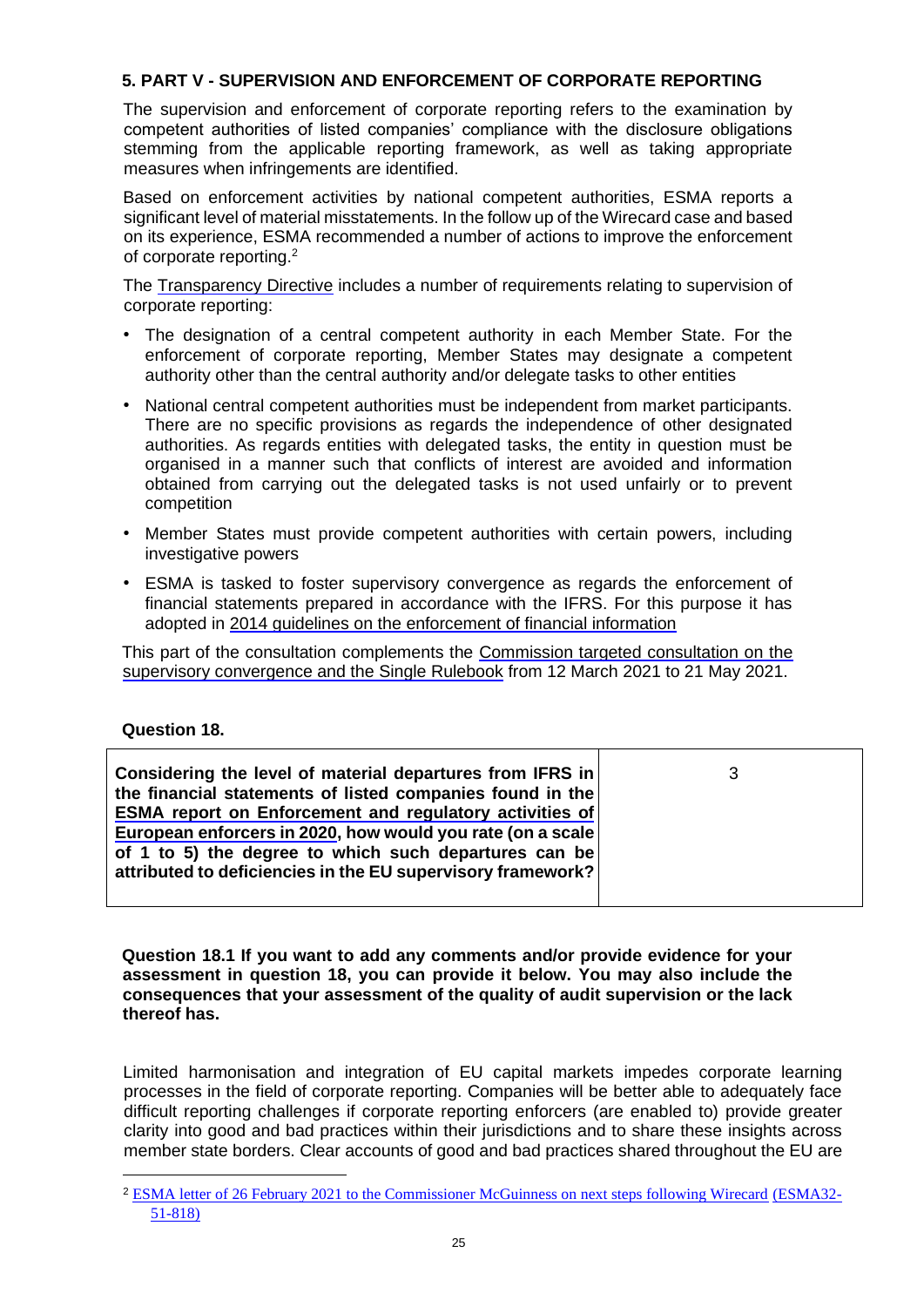probably especially useful for companies active in relatively small or upcoming sectors. And usefulness of such accounts will be further increased when greater harmonisation of supervision is achieved.

# **Question 19. How effective and efficient would the following actions be in increasing the quality and reliability of reporting by listed companies on a scale of 1 (not effective/efficient) to 5 (very effective/efficient)?**

| <b>Areas</b>                                                                                                                                                                                                                                                                           | ı.<br><b>Effectiveness</b> | II. Efficiency<br>in term of<br>cost/benefits<br>of action |
|----------------------------------------------------------------------------------------------------------------------------------------------------------------------------------------------------------------------------------------------------------------------------------------|----------------------------|------------------------------------------------------------|
| a) Clarify the role and responsibilities of the national<br>authorities charged with the enforcement of corporate<br>reporting and entities to whom the supervision of corporate<br>reporting is delegated/designated, and improve their<br>cooperation                                | 5                          | 5                                                          |
| b) Improve the system for the exchange of information<br>between authorities and entities involved in the supervision<br>of corporate reporting, and other relevant national<br>authorities                                                                                            | 5                          | 5                                                          |
| c) Strengthen the rules ensuring the independence of<br>national authorities or entities involved in the supervision of<br>corporate reporting                                                                                                                                         | 5                          | 5                                                          |
| d) Increase the resources of national authorities or entities<br>involved in the supervision of corporate reporting                                                                                                                                                                    | 4                          | 4                                                          |
| e) Increase the powers for national competent authorities to<br>enforce corporate reporting, such as forensic, powers to<br>obtain any necessary information from banks, tax or any<br>other authorities in the country, powers to request<br>information and corrective actions, etc. | 4                          | 4                                                          |
| f) Improve cooperation and coordination between<br>national authorities of different Member States                                                                                                                                                                                     | 5                          | 5                                                          |
| g) Increase transparency on the conduct and results of<br>enforcement activities by national authorities                                                                                                                                                                               | 4                          | 4                                                          |
| h) Strengthen the role of ESMA on the enforcement of<br>corporate reporting                                                                                                                                                                                                            | 4                          | 4                                                          |